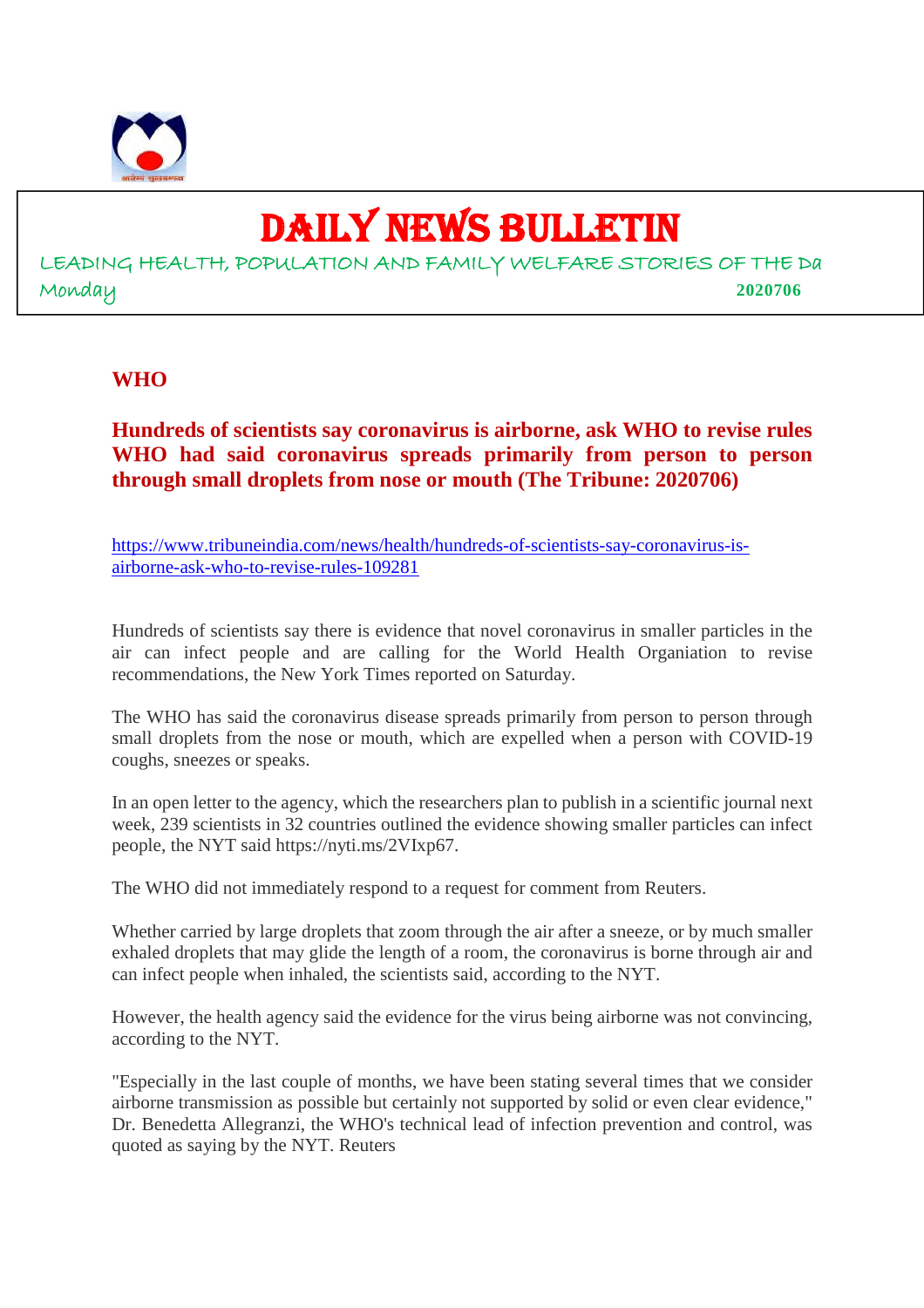#### **Food and Nutrition**

#### **Want to lose some weight? Read on Oats, rye bran may reduce weight gain, hepatic inflammation (The Tribune: 2020706)**

#### https://www.tribuneindia.com/news/health/want-to-lose-some-weight-read-on-108946

#### Want to lose some weight? Read on

Researchers have found that the consumption of dietary fibre from oat and rye brans increased the growth of beneficial microbes in the intestines and reduced hepatic inflammation.

Want to lose some weight? Read on. Researchers have found that the consumption of dietary fibre from oat and rye brans increased the growth of beneficial microbes in the intestines and reduced hepatic inflammation.

In addition, diets enriched with oat or rye bran were shown to attenuate weight gain. The effects of oat and rye were partly different, but both were beneficial for health.

For the study, published in the Molecular Nutrition & Food Research, the research team from the University of Eastern Finland, VTT Technical Research Centre of Finland collaborated with the University of Hong Kong.

The health benefits of oat, rye and other whole-grain products have been widely studied, and their use has been associated with decreased inflammation and improved glucose, lipid and adipose tissue metabolism in human and animal experimental research.

In addition, they have been linked to a decreased risk of obesity, metabolic syndrome, cardiovascular diseases and type-2 diabetes. Different dietary fibres are also known to have different health effects.

In the current study, the research team wanted to investigate differences in metabolites produced by gut microbiota and their interactions with host metabolism in response to supplementation with oat and rye bran fibres.

The study was an animal experiment during which mice were fed a high-fat Western diet for 17 weeks. Two groups were fed the same diet enriched with 10 per cent of either oat or rye bran.

Among the various gut microbial metabolites, this study focused on those especially relevant to the development of fatty liver disease, which is often associated with obesity. Thus, microbial metabolites were assessed by measuring cecal short-chain fatty acids (SCFAs), ileal and faecal bile acids, and the expression of genes related to tryptophan metabolism.

The findings suggest that both brans have the capacity to create a favourable environment in the gut by supporting the growth of beneficial microbes.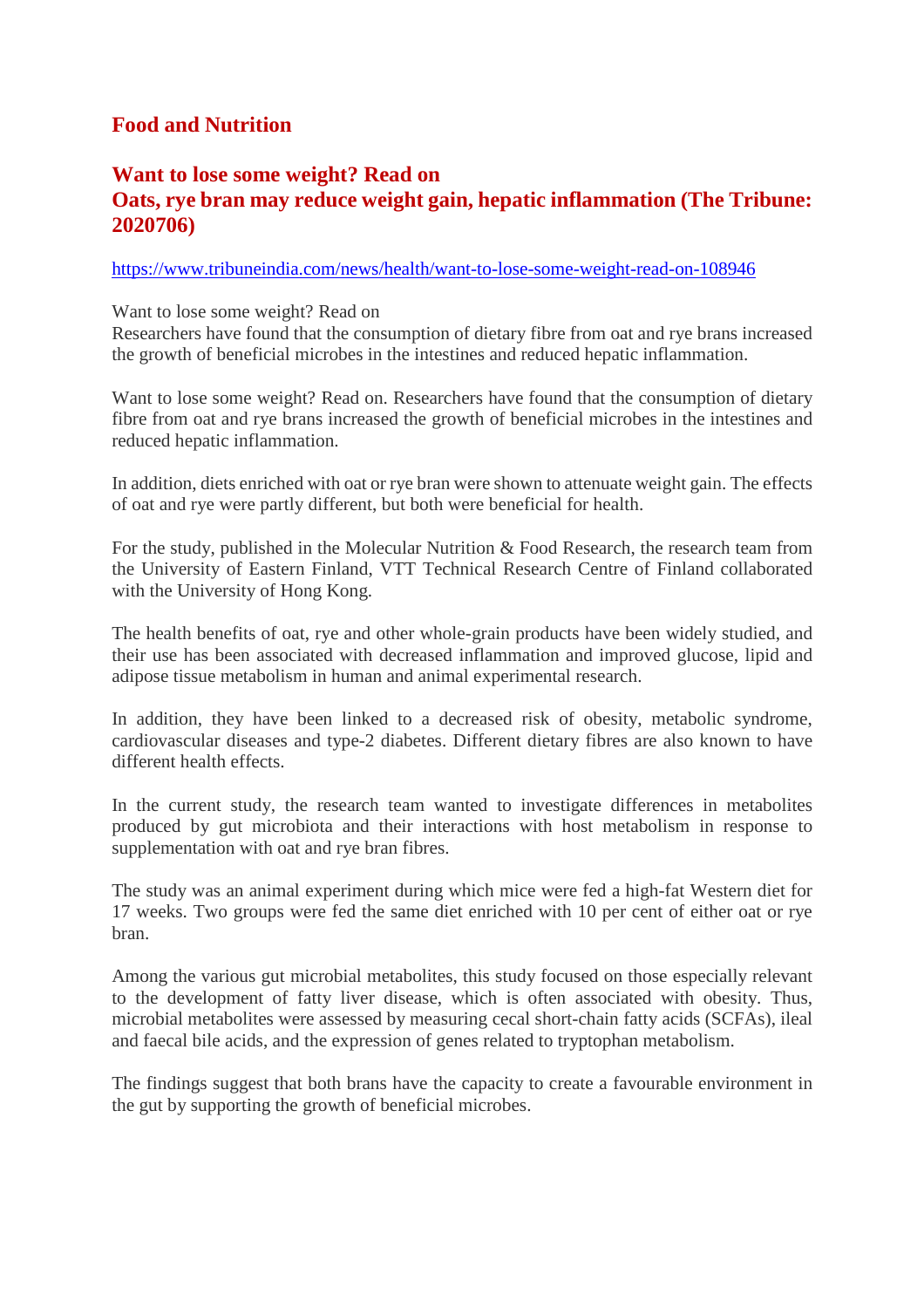Both bran fibres enhanced the production of SCFAs, leading to improved gut integrity, reduced liver inflammation. "In addition, both oat and rye supplementation were shown to attenuate weight gain associated with a high-fat diet," the authors noted.—IANS

#### **Hydroxychloroquine**

#### **WHO ending hydroxychloroquine trial for COVID Hydroxychloroquine and lopinavir/ritonavir "produce little or no reduction in the mortality of hospitalized COVID-19 patients" (The Tribune: 2020706)**

https://www.tribuneindia.com/news/health/who-ending-hydroxychloroquine-trial-for-covid-108899

#### WHO ending hydroxychloroquine trial for COVID

The World Health Organization says it is ending a trial into whether anti-malaria drug hydroxychloroquine helps patients hospitalised with COVID-19.

The World Health Organization says it is ending a trial into whether anti-malaria drug hydroxychloroquine helps patients hospitalised with COVID-19.

WHO said Saturday it has "accepted the recommendation" from the committee overseeing the trial to discontinue testing of hydroxychloroquine and lopinavir/ritonavir, a drug combination used to treat HIV/AIDS. The drugs were being compared with standard care for hospitalized patients.

WHO says a review of the interim results showed hydroxychloroquine and lopinavir/ritonavir "produce little or no reduction in the mortality of hospitalized COVID-19 patients when compared to standard of care."

The agency adds that while there was no "solid evidence" of increased mortality for hospitalized patients given the drugs, there were "some associated safety signals in the clinical laboratory findings" of an associated trial.

WHO says the decision won't affect possible trials on patients who aren't hospitalized, or on those receiving the drugs before potential exposure to the coronavirus or shortly afterward. —

#### **Covid-19 vaccine**

**'Covid-19 vaccine not this year'; CCMB Director contradicts ICMR The ICMR on Friday wrote to select medical institutions and hospitals to fast-track clinical trial approvals for the coronavirus vaccine candidate Covaxin (The Tribune: 2020706)**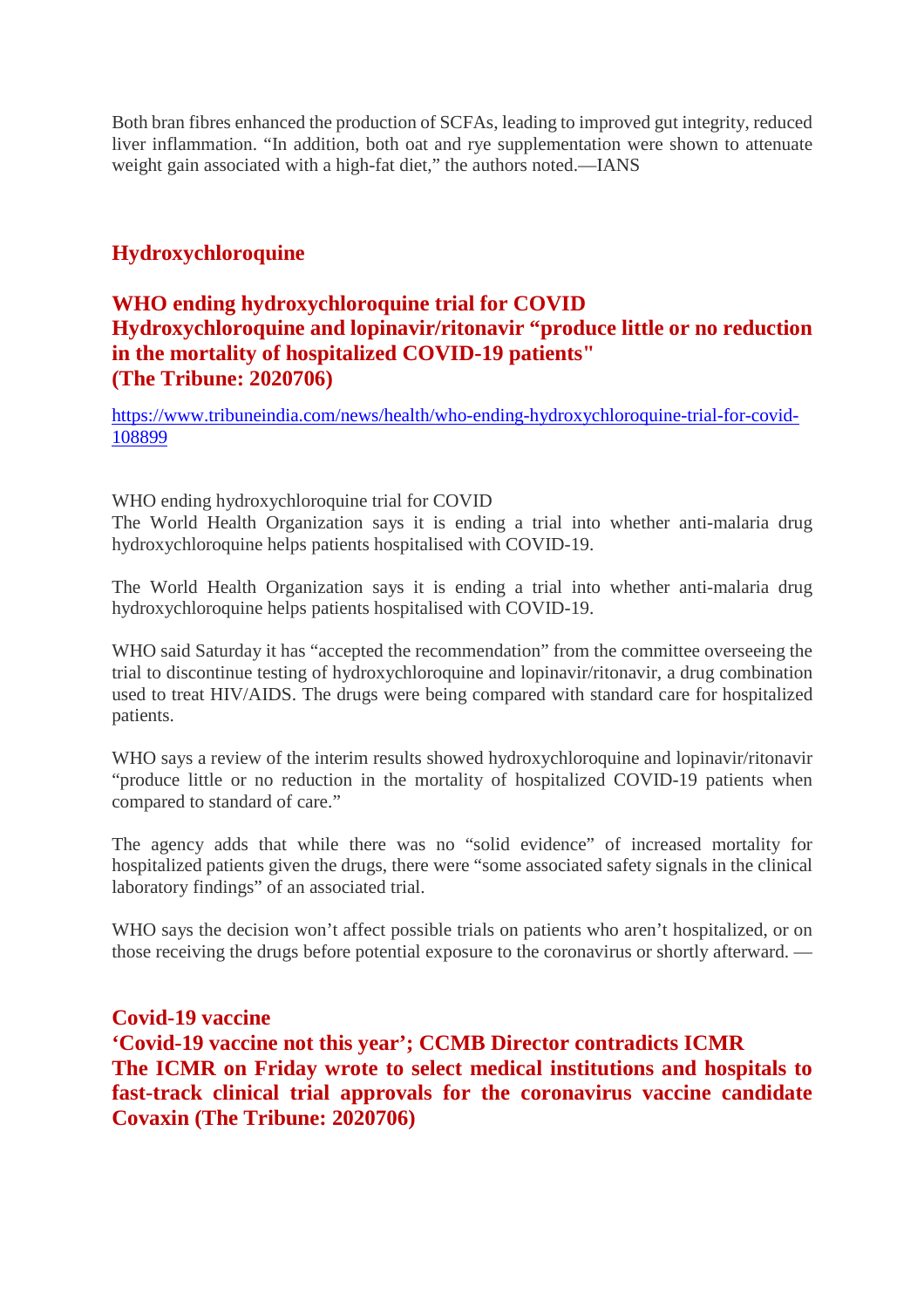https://www.tribuneindia.com/news/health/covid-19-vaccine-not-this-year-ccmb-directorcontradicts-icmr-108512

'Covid-19 vaccine not this year'; CCMB Director contradicts ICMR

A vaccine for COVID-19 cannot be expected before early next year as the process involves a lot of clinical trials and data testing, a top official of CSIR- CCMB said on Saturday, a day after ICMR said it aims to launch the world's first COVID-19 vaccine by August 15.

Don't second-guess India's top scientists: ICMR rejects apprehensions on Covid vaccine When coronavirus vaccine will be available, at what price: Adar Poonawalla, CEO, Serum Institute of India, explains

Impossible to have vaccine by August 15, say experts

Rakesh K Mishra, Director of CSIR-Centre for Cellular and Molecular Biology, said the ICMR's letter in this regard may be for internal consumption and aimed at putting pressure on hospitals to get ready for clinical human trials.

"If everything goes absolutely really like a textbook plan, then we are talking about six to eight months to think of something that now we have a vaccine.

"Because you have to test in large numbers.

"It is not like a drug that if somebody is sick you give and see if it is cured or not," Mishra told PTI when asked about the possibility of the vaccine becoming ready by August 15.

The Indian Council of Medical Research on Friday wrote to select medical institutions and hospitals to fast-track clinical trial approvals for the coronavirus vaccine candidate Covaxin, being developed in collaboration with Bharat Biotech, a city-based vaccine maker, which it plans to release on August 15.

"Actually vaccine development takes many years, but you are in very desperate conditions. Maybe by the beginning of the next year if the vaccine clicks, we can expect. Not before that.

"Before that (it is) very unlikely as far as I understand," Mishra said.

He said thousands of people are given vaccine during clinical trials and one has to wait for the data and results, which normally takes months.

To a query, he said CCMB is currently doing 400-500 COVID-19 tests every day and had sent proposals to the ICMR for undertaking a new way of testing, which will consume less time and manpower.

"We are doing a lot of tests... 400 to 500 tests every day. But there are limitations that you cannot go beyond certain numbers.

"But we had proposed to the ICMR a new way of testing. It is a shorter method. It can be done in a safer way and will take half the time.

"It is much less expensive and less human resources required. We are waiting for the ICMR to give an advisory on that," he said. PTI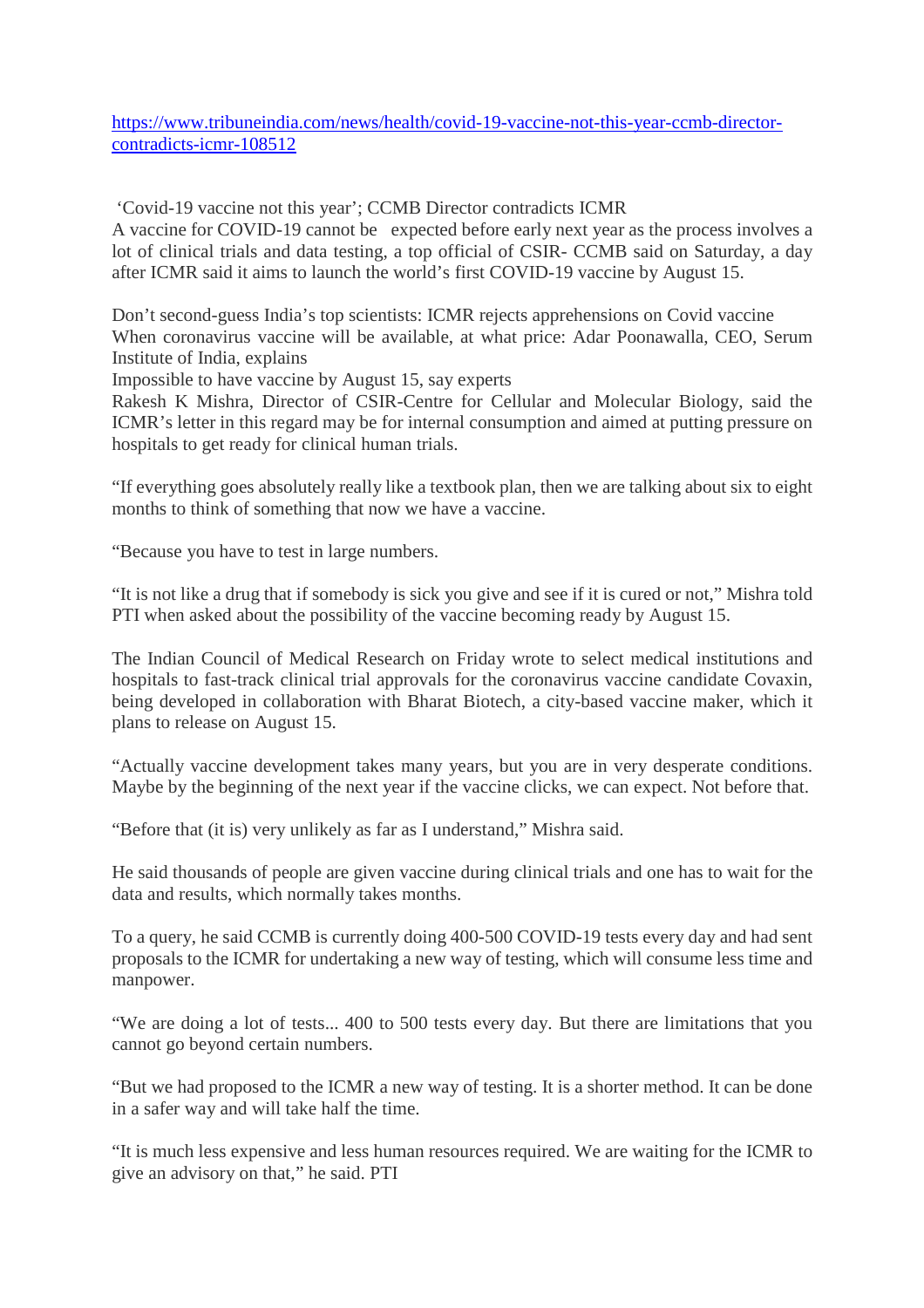#### **Covid-19 patients with low oxygen level**

#### **Why some Covid-19 patients with low oxygen level breathe well (The Tribune: 2020706)**

https://www.tribuneindia.com/news/health/why-some-covid-19-patients-with-low-oxygenlevel-breathe-well-108471

Researchers have found possible explanations for Covid-19 patients who present with extremely low, otherwise life-threatening levels of oxygen, but no signs of difficulty in breathing.

How the brain responds to the low oxygen level could be one of the factors behind the condition, known as silent hypoxemia or "happy hypoxia," said the study published in the online American Journal of Respiratory and Critical Care Medicine.

This new understanding of the condition could prevent unnecessary intubation and ventilation in patients during the current and expected second wave of coronavirus.

The study found that "several pathophysiological mechanisms account for most, if not all, cases of silent hypoxemia.

This includes the initial assessment of a patient's oxygen level with a pulse oximeter.

"While a pulse oximeter is remarkably accurate when oxygen readings are high, it markedly exaggerates the severity of low levels of oxygen when readings are low," said lead author of the study Martin Tobin, Professor, Loyola University Chicago Stritch School of Medicine in the US.

"Another factor is how the brain responds to low levels of oxygen. As oxygen levels drop in patients with Covid-19, the brain does not respond until oxygen falls to very low levels -- at which point a patient typically becomes short of breath," he said.

In addition, more than half of the patients had low levels of carbon dioxide, which may diminish the impact of an extremely low oxygen level.

It is also possible that the coronavirus is exerting a peculiar action on how the body senses low levels of oxygen which could be linked to the lack of smell, experienced by two-thirds of COVID-19 patients, according to Tobin.

While acknowledging that further research is needed, the study concludes that "features about Covid-19 that physicians find baffling become less strange when viewed in the light of longestablished principles of respiratory physiology." "This new information may help to avoid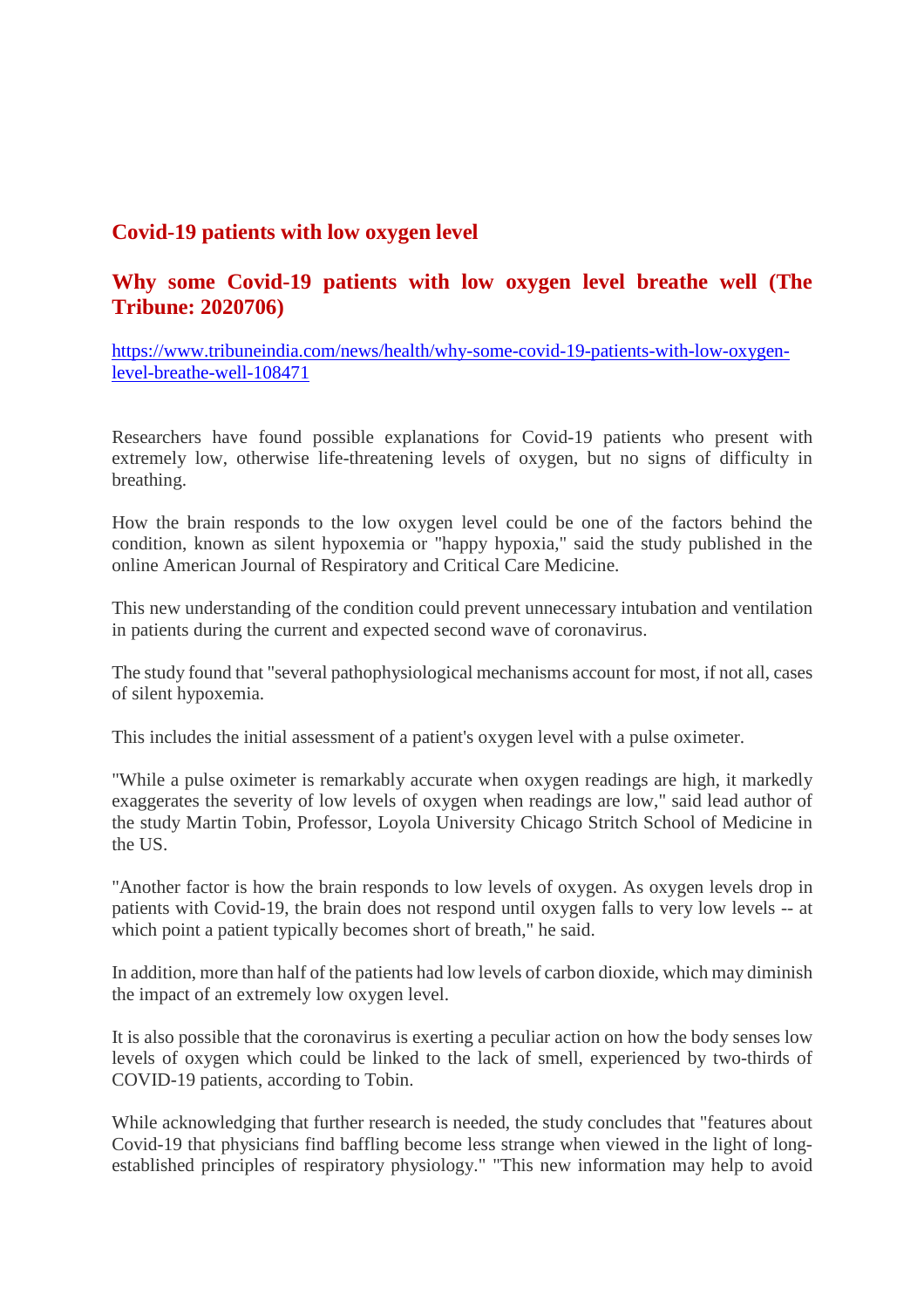unnecessary endotracheal intubation and mechanical ventilation, which presents risks, when the ongoing and much anticipated second wave of COVID-19 emerges," said Tobin.

The study included a small group of Covid-19 patients with very low levels of oxygen without shortness of breath or dyspnea.

The term hypoxia generally refers to insufficient oxygen supply for use by the tissues.

However, there is also a condition called cerebral hypoxia which refers to a condition in which there is a decrease of oxygen supply to the brain even though there is adequate blood flow, according to the National Institute of Neurological Disorders and Stroke, an institute within the US National Institutes of Health.

#### **Pregnancy**

**Women with history of pregnancy not eligible to donate plasma in Delhi, doctors tell why Women with history of pregnancy not eligible to donate plasma in Delhi, doctors tell why Photo for representation only.(The Tribune: 2020706)**

https://www.tribuneindia.com/news/health/women-with-history-of-pregnancy-not-eligible-todonate-plasma-in-delhi-doctors-tell-why-108108

Women who have either conceived or delivered babies in the past are not eligible to donate plasma as per the norms issued by authorities here as a certain type of antibody, which may have developed during the pregnancy, might harm the recipient in rare cases, doctors have said.

India's first plasma bank was inaugurated by Delhi Chief Minister Arvind Kejriwal at the staterun Institute of Liver and Biliary Sciences (ILBS) on Thursday.

However, strict guidelines have been issued as to who are eligible to donate plasma and who aren't, at present.

So, people aged 18-60, who have fully recovered from COVID-19 and showed no symptoms for 14 days can go for donation, subject to strict guidelines for eligible donors.

Someone weighing less than 50 kg, women who have a history of pregnancy, cancer survivors, and those with kidney, heart, lung or liver diseases are not eligible to donate plasma.

Asked why women with history of pregnancy are not eligible for it, a senior doctor at ILBS, who is part of the plasma bank team, said, when women are exposed to their baby's blood during pregnancy and delivery, they may develop Human Leukocyte Antigens (HLA) antibodies, which are directed against antigens on the white blood cells (surfaces).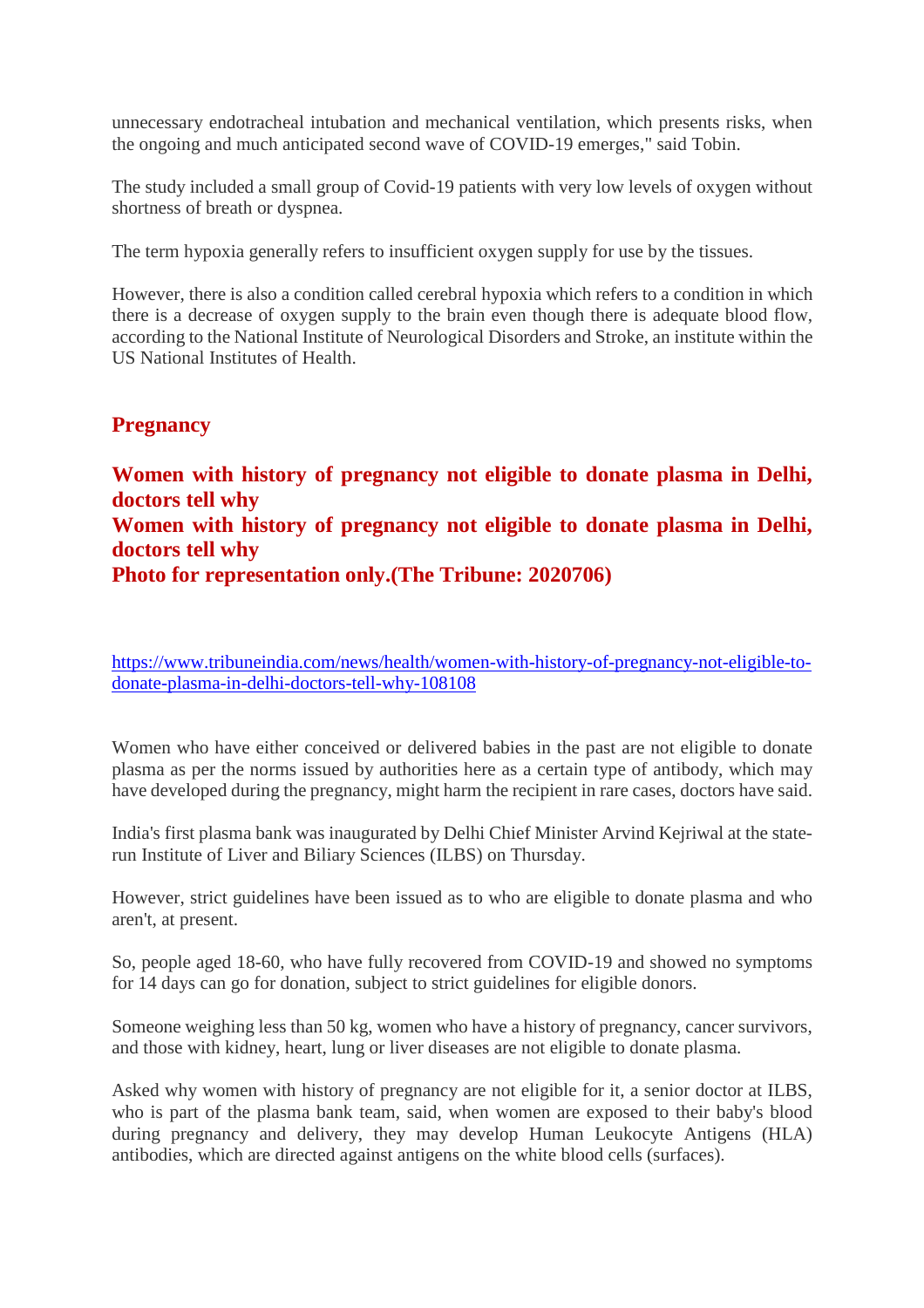"This happens as the embryo has genetic component from the father as well, so in response to this foreign element the mother's immune system generates antibodies," the doctor said.

The presence of HLA antibodies in a healthy individual's blood do not cause health problems, according to experts.

However, when HLA antibody-containing plasma is transfused, in rare cases, it may cause TRALI reaction in a transfusion recipient.

TRALI (transfusion-related acute lung injury) is an acute complication following transfusion that is characterized by severe shortness of breath, often associated with fever and low blood pressure. Although rare, it is one of the most common causes of transfusion-related death, say experts.

TRALI can occur rapidly after a blood transfusion and is often associated with the receipt of plasma or platelet products, they said.

"So, either woman with pregnancy history are not eligible to donate (if not tested), or we need to test the plasma for HLA antibodies to determine if they are present," the doctor said, adding, if found present, the plasma should not be used.

While the guidelines issued by Delhi government on plasma donation clearly says women who have ever been pregnant are not eligible to donate, there is no mention of doing prior screening in case of such women.

However, as per the Recommendations for Investigational COVID-19 Convalescent Plasma published on the website of the Food and Drug Administration (FDA) of the US government, "female donors who have not been pregnant, or female donors who have been tested since their most recent pregnancy and results interpreted as negative for HLA antibodies" are eligible to donate.

A person who has recently recovered from COVID-19, usually develops antibodies against SARS CoV 2 virus and then this is collected and transferred to a sick patient through plasma.

Each person can donate 250-500 ml of plasma. The first dosage of 250 ml is given to the recipient, and if needed second dosage of 250 ml after 24 hours can be given.

On first day of the starting of the 'plasma bank' in Delhi, ten people had donated plasma. PTI

#### **'Happy hypoxia'**

**'Happy hypoxia' condition in COVID-19 patients decoded Scientists have found an explanation for why some patients experience extremely low levels of oxygen (The Tribune: 2020706)**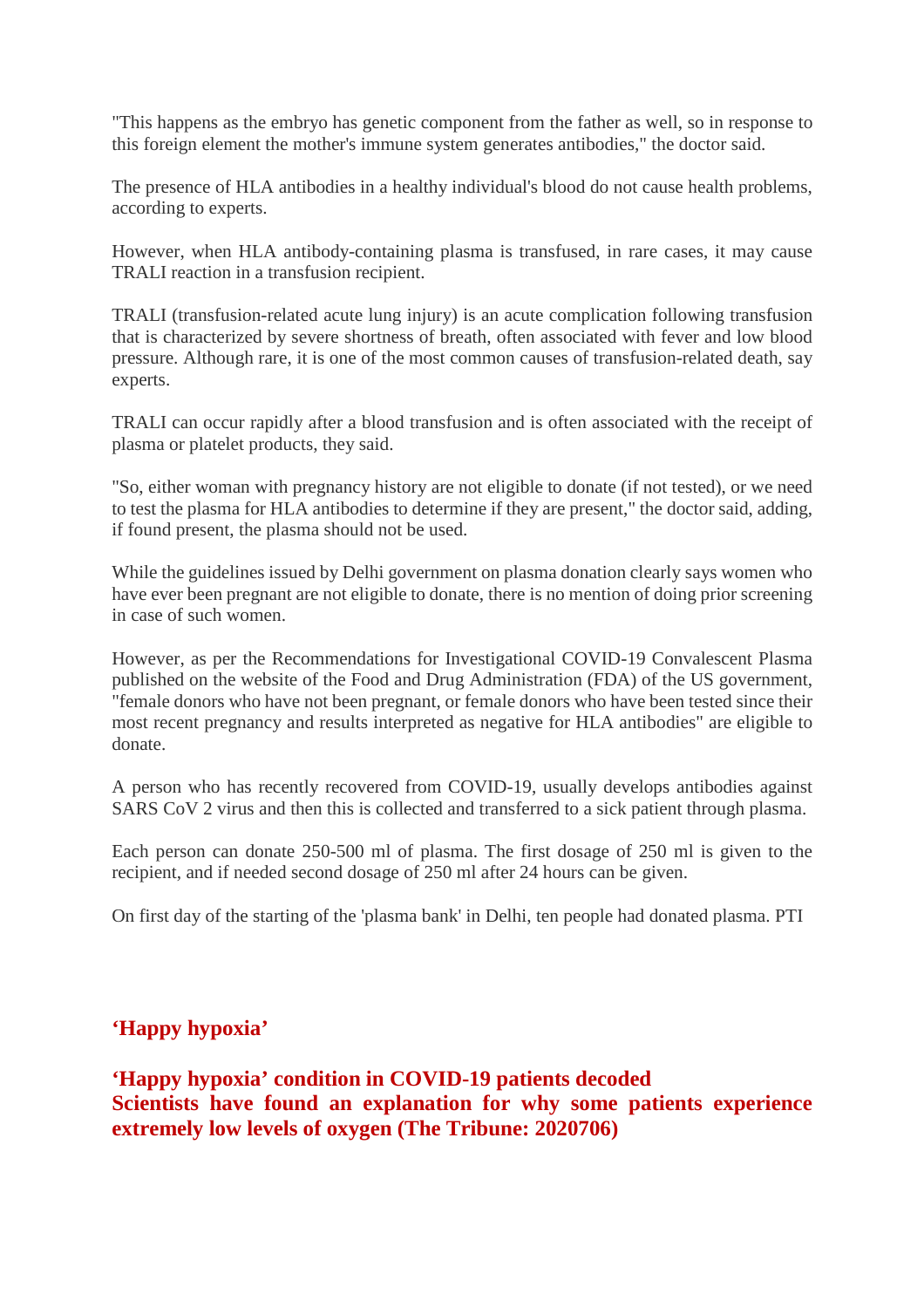https://www.tribuneindia.com/news/health/happy-hypoxia-condition-in-covid-19-patientsdecoded-108025

'Happy hypoxia' condition in COVID-19 patients decoded Scientists have found an explanation for why some patients experience extremely low levels of oxygen

Scientists have found a possible explanation for why some COVID-19 patients experience extremely low, otherwise life-threatening levels of oxygen, known as happy hypoxia, but no signs of difficulty in breathing.

The new understanding of the condition, also known as silent hypoxemia, could prevent unnecessary intubation and ventilation in patients during the current and expected second wave of coronavirus, according to the study published in the American Journal of Respiratory and Critical Care Medicine.

Intubation is the process of inserting a tube, called an endotracheal tube (ET), through the mouth and then into the airway. It is done so that a patient can be placed on a ventilator to assist with breathing.

Happy hypoxia "is especially bewildering to physicians as it defies basic biology," said Martin J. Tobin, a professor at Loyola University Chicago Stritch School of Medicine in the US.

"In some instances, the patient is comfortable and using a phone at a point when the physician is about to insert a breathing (endotracheal) tube and connect the patient to a mechanical ventilator which while potentially lifesaving carries its own set of risks," said Tobin.

The study included 16 COVID-19 patients with very low levels of oxygen—as low as 50 per cent compared to normal blood oxygen saturation between 95 and 100 per cent—without shortness of breath or dyspnea.

The researchers found that "several pathophysiological mechanisms account for most, if not all, cases of silent hypoxemia."

This includes the initial assessment of a patient's oxygen level with a pulse oximeter, they said.

"While a pulse oximeter is remarkably accurate when oxygen readings are high, it markedly exaggerates the severity of low levels of oxygen when readings are low," said Tobin.

He noted that another factor is how the brain responds to low levels of oxygen.

"As oxygen levels drop in patients with COVID-19, the brain does not respond until oxygen falls to very low levels—at which point a patient typically becomes short of breath," said Tobin.

In addition, more than half of the patients had low levels of carbon dioxide, which may diminish the impact of an extremely low oxygen level, the researchers said.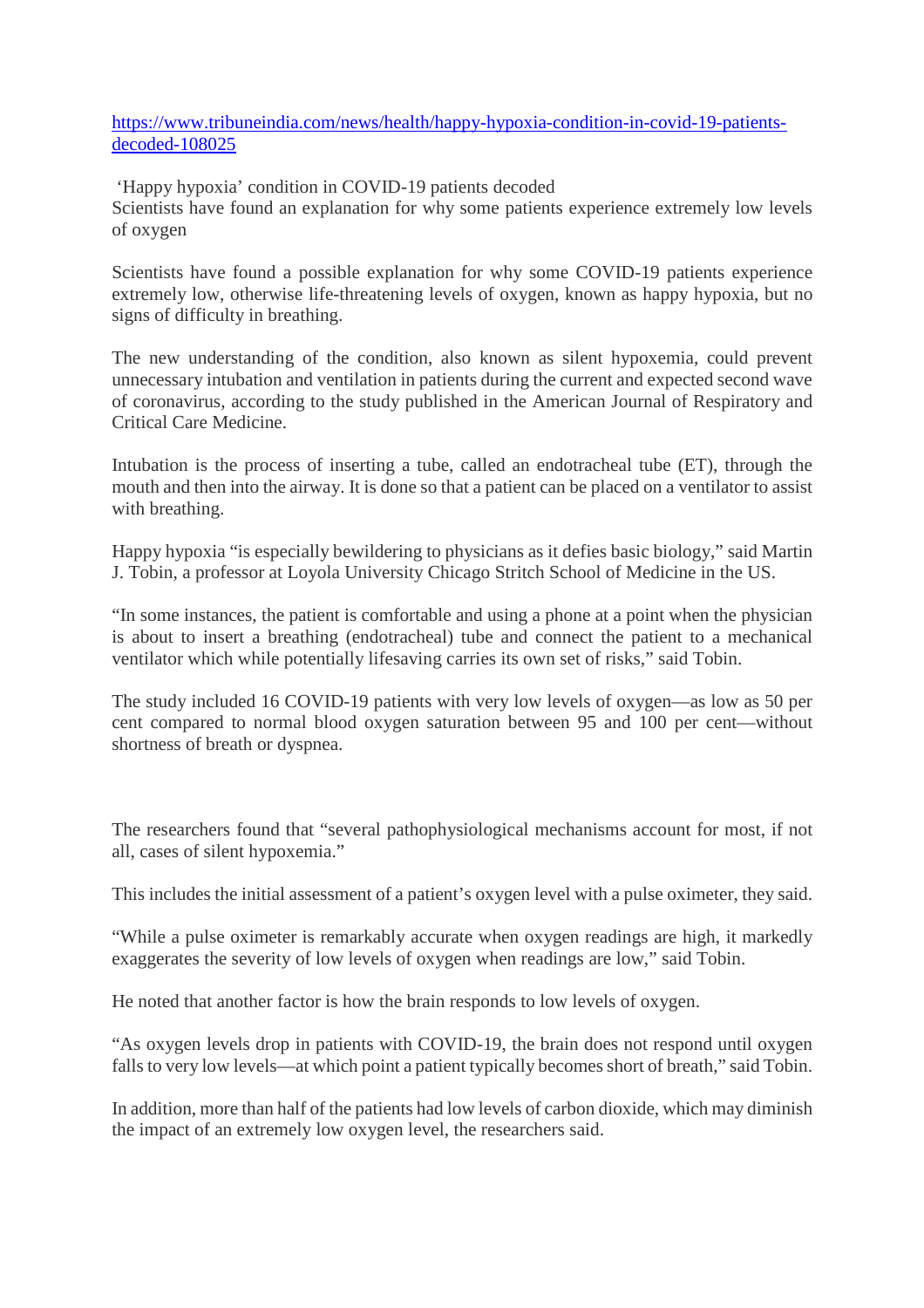"It is also possible that the coronavirus is exerting a peculiar action on how the body senses low levels of oxygen," said Tobin, which could be linked to the lack of smell, experienced by two-thirds of COVID-19 patients.

While acknowledging that further research is needed, the study concludes that "features about COVID-19 that physicians find baffling become less strange when viewed in the light of longestablished principles of respiratory physiology."

"This new information may help to avoid unnecessary endotracheal intubation and mechanical ventilation, which presents risks, when the ongoing and much anticipated second wave of COVID-19 emerges," said Tobin. —PTI

#### **Covid Care Centre (The Asian Age: 2020706)**

http://onlineepaper.asianage.com/articledetailpage.aspx?id=14973241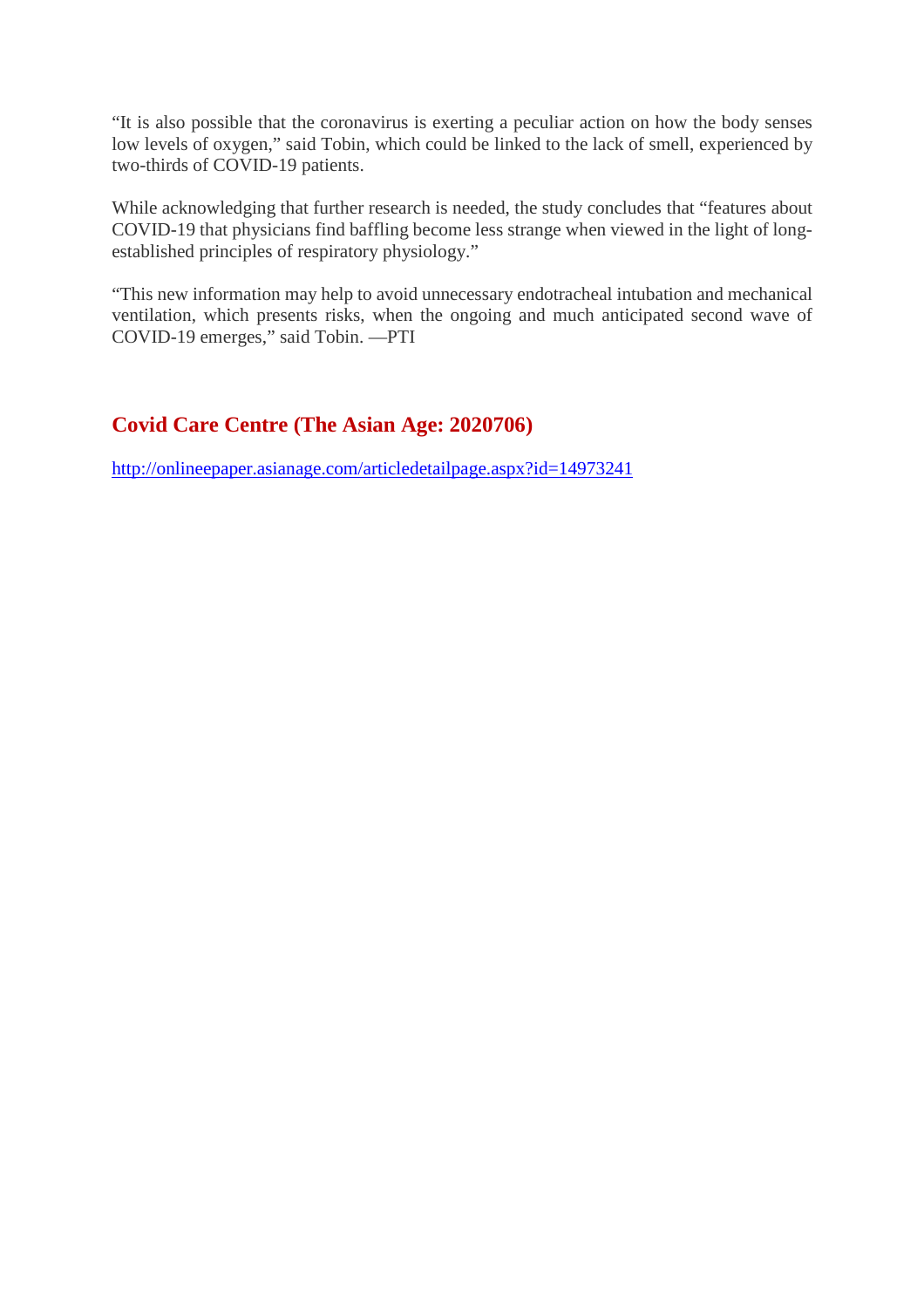# L-G inaugurates 10K-bed<br>Covid care centre in city

Sardar Patel Covid care centre billed as the 'largest' of its kind in the world

#### **AGE CORRESPONDENT** NEW DELHI, JULY 5

Delhi lieutenant governor Anil Baiial inaugurated a 10,000-bed Covid care centre in the Chhattarpur area of the national capital on Sunday, The Covid care centre in South Delhi is billed as the "largest" of its kind in the world. It is 1,700 feet long, 700 feet wide roughly the size of 20 foot $ball$  fields  $-$  and has  $200$ enclosures with 50 beds each. On the first day, around 21 patients belonging to Delhi were admitted to the centre.

"The Sardar Patel Covid care centre and hospital has been developed to help the citizens of Delhi and NCR who are affected by the coronavirus. Our team of doctors and medical staffs will take care of this facility. Sardar Patel Covid care centre and hospital have 10 per cent of beds<br>with oxygen facility," the Delhi LG said after the inaugural

Talking about the facili-



L-G Anil Baijal inspects Sardar Patel Covid care centre and hospital at Radha Soami Beas, Chhattarpur, in New - ASIAN AGE Delhi on Sunday.

ties at the centre, Mr Baijal<br>further said: "We have<br>counsellors for mentally traumatic patients. We have a team of good psychiatrists and specialists in medicine."

The centre has been set up for treating mild and asymptomatic coronavirus patients. It will also serve as a treatment centre for those who are asympto-<br>matic but cannot afford home isolation. Gaming facilities have also been arranged to keep the spirits of patients high inside the centre.

"Our doctors, nurses and paramedic staff will take care of this Covid-19 care<br>facility. ITBP has experience of several months in handling Covid patients.<br>Initially, ITBP was Finitially, TTBP was<br>deployed at quarantine<br>centres. We are also running a 200 bedded centre for the police forces in<br>Noida," ITBP DG S.S. Deswal said.

While the Delhi government has provided administrative support, the Indo-Tibetan Border Police<br>Tibetan Border Police<br>(ITBP) will be the nodal agency operating the centre.

Union home minister Amit Shah, defence minister Rajnath Singh, health minister Harsh Vardhan<br>and Delhi chief minister Arvind Kejriwal on Sunday visited another newly-created temporary hospital with 1,000 beds for Covid-19 patients near the Indira Gandhi International (IGI) Airport.

"DRDO's 1,000-bed coronavirus hospital is ready. I thank the Central government on behalf of<br>Delhiites. It (hospital) has 250 ICU beds, which is very much needed in Delhi at the moment," Mr Kejriwal

said in a tweet.<br>"For now, there is no<br>scarcity of hospital beds, we have over 15,000 beds<br>out of which 5,300 are occupied. There is a paucity of<br>ICU beds. If there is any spike in Covid cases, these ICU beds are very critical for us," he said.

#### **Fresh Cases (The Asian Age: 2020706)**

http://onlineepaper.asianage.com/articledetailpage.aspx?id=14973229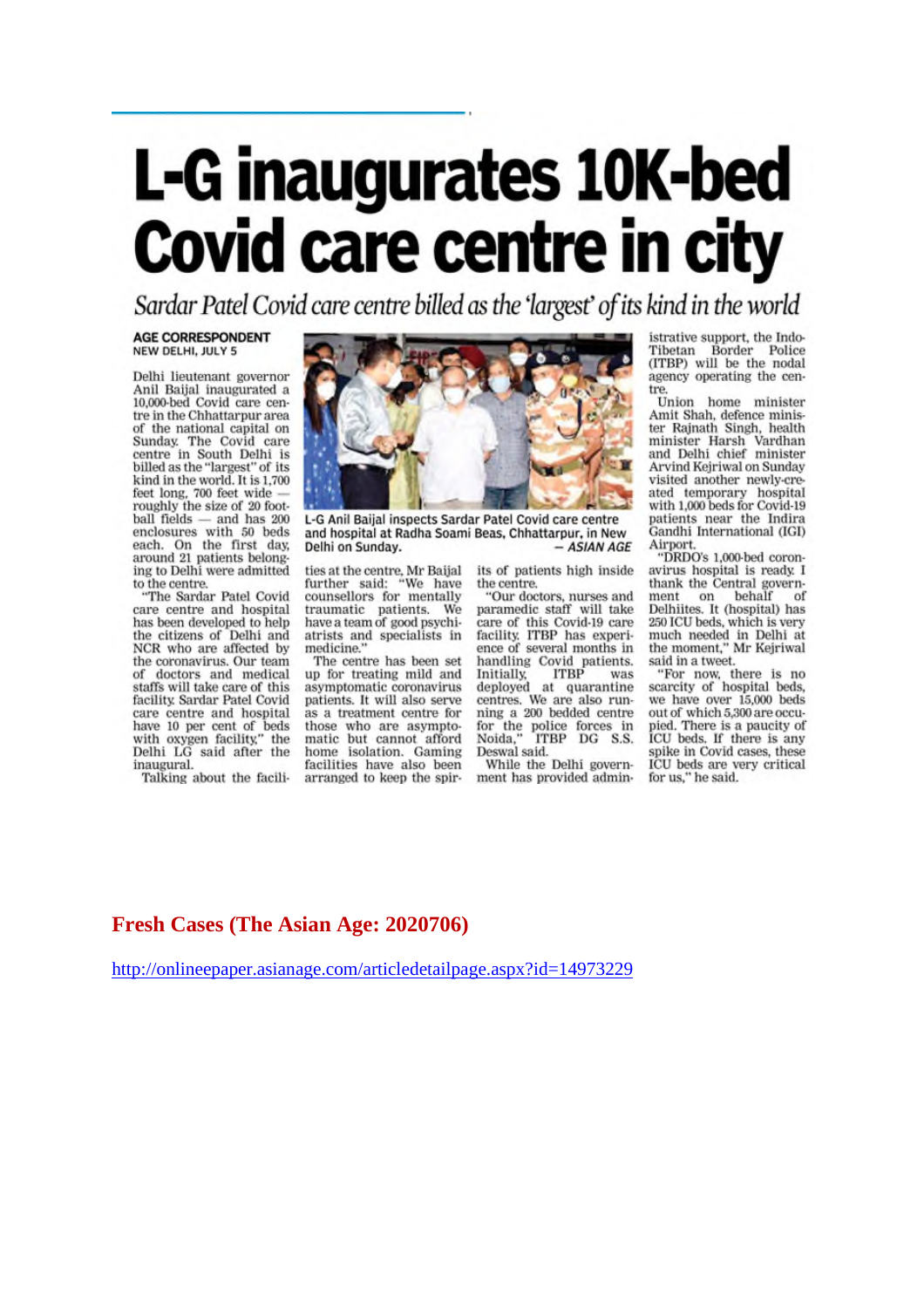## ■ 63 deaths, 2,505 fresh cases, total 99,400 'Covid-19 war room' to be set up at Delhi Secretariat

#### **AGE CORRESPONDENT** NEW DELHI, JULY 5

The national capital on Sunday recorded 2,505 fresh novel coronavirus cases, pushing the total number of cases towards 99,400. Along with that, the death toll increased to 3,067 after 63 more fatalities were reported since Friday.

There are currently 25,038 active patients in the national capital while 71,399 patients have been discharged or have migrated after recovering from the highly contagious disease.

Meanwhile, the Delhi government will set up a Covid-19 War Room, which will monitor the city's fight against the novel coronavirus 24x7 and suggest measures to effectively deal with the prevailing situation, officials said on Sunday.

The 'Covid-19 War<br>Room,' which is being set 'Covid-19 War up at the Delhi<br>Secretariat, will be<br>manned by around 25 experts. It is expected to COVID-19 WAR Room' will closely monitor the city's fight against the novel coronavirus 24x7 and will suggest measures to effectively deal with the prevailing situation.

THE NEW strategic facility will cover all aspects such as testing, bed strength, medical equipment, ambulance infrastructure, and containment zones.

become operational in the next few days.

According to the plan, the new strategic facility will cover all aspects such as testing, bed strength, medical equipment, ambulance infrastructure, and containment<br>zones. It will represent a<br>snapshot of the city's position when it comes to tackling the Covid-19 situation, the officials said, adding that chief secretary Vijay Dev has directed officials to set up the same as soon as possible. Officials said that the

'Covid-19 War Room' will

also flag discrepancies in those areas wherein authorities can take steps to prepare a robust system.

"The 'Covid-19 War Room' will closely monitor measures being taken by the authorities. It will also project the future requirements of medical infrastructure to deal with the surge in the coronavirus cases.

"For instance, if there is shortage of ambulance in the city, it will inform authorities about it," he said. Another official<br>noted that the district administration has been taking steps in their respective areas and that the war room will operate in a centralised manner for better coordination among the districts.

"An IAS officer has been given the charge of this war room for better coordination with higher authorities in the government. The Covid-19 War Room will have 20-25 experts who will work round the clock," the official said.

#### **TB**

#### **WHO nod for Truenat rapid molecular assays for TB (The Hindu: 2020706)**

https://www.thehindu.com/sci-tech/health/who-nod-for-truenat-rapid-molecular-assays-fortb/article31982366.ece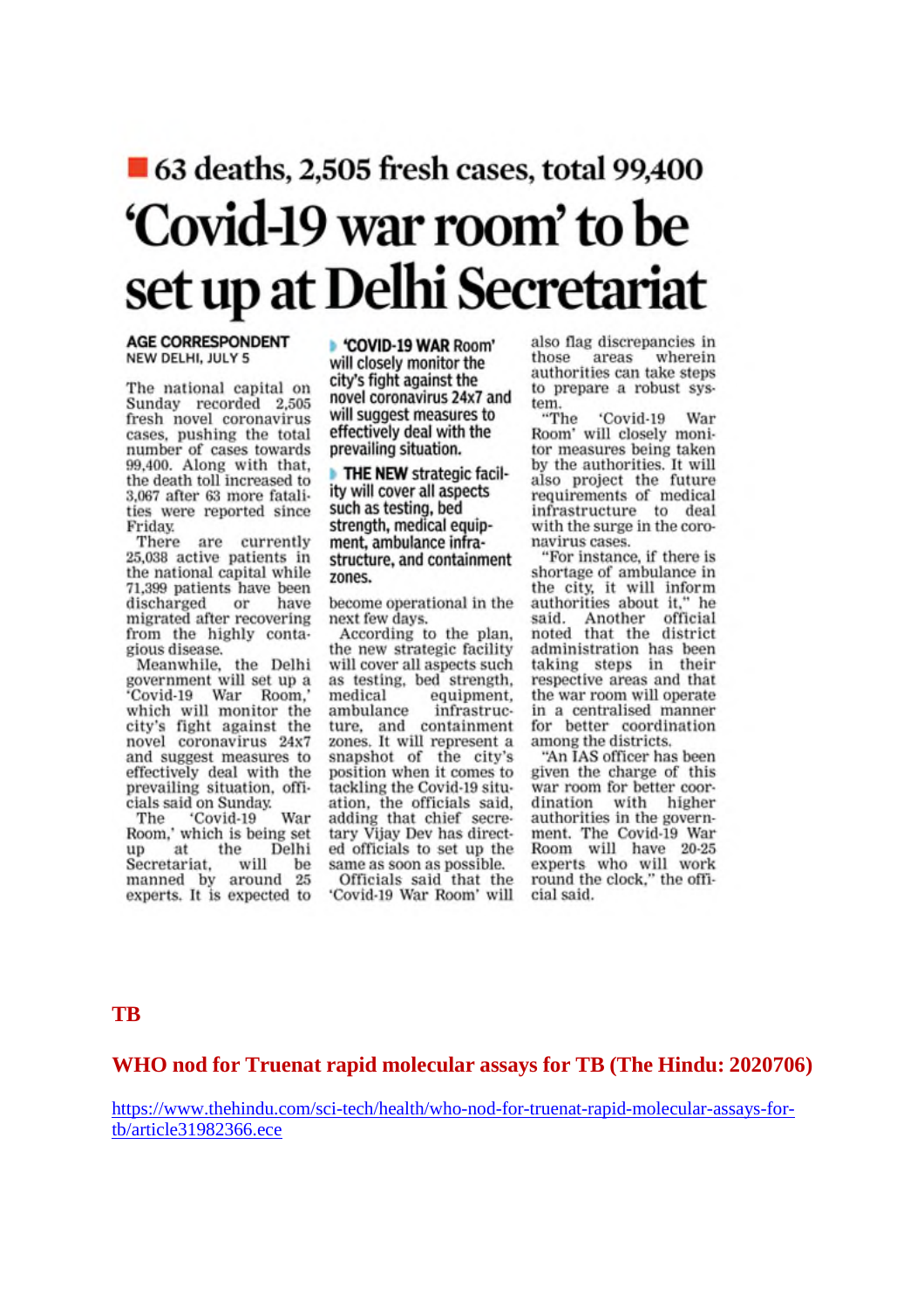The tests can detect tuberculosis bacteria as well as drug resistance

World Health Organisation (WHO) has now endorsed three rapid molecular Truenat assays for initial diagnosis of tuberculosis (TB) and subsequent detection of rifampicin resistance in adults and children with signs and symptoms of pulmonary TB.

You have reached your limit for free articles this month.

#### **High blood pressure**

#### **Young children with high blood pressure more vulnerable to eye issues (New Kerala: 2020706)**

#### https://www.newkerala.com/news/2020/119684.htm

According to a new study, young children with narrow retinal artery diameters were more likely to develop higher blood pressure, which made them more vulnerable to develop retinal microvascular impairment during early childhood.

The first study to show this connection in children was published today in Hypertension, an American Heart Association journal.

High blood pressure, the main risk factor for the development of cardiovascular disease (CVD), can manifest as early as childhood, and the prevalence of high blood pressure among children continues to rise. In previous studies, analysis of blood vessels in the retina has shown promise as a predictor of CVD risk among adults. In the study titled, "Retinal Vessel Diameters and Blood Pressure Progression in Children," researchers sought to predict the development of high blood pressure in children over four years based on retinal blood vessel measurements.

"Hypertension continues as the main risk factor for the development of cardiovascular diseases and mortality," says Henner Hanssen, M.D., the study's lead author and a professor in the department of sport, exercise and health at the University of Basel in Switzerland. "Primary prevention strategies are needed to focus on screening retinal microvascular health and blood pressure in young children in order to identify those at increased risk of developing hypertension. The earlier we can provide treatment and implement lifestyle changes to reduce hypertension, the greater the benefit for these children."

Researchers screened 262 children ages six to eight from 26 schools in Basel, Switzerland, in 2014, for baseline blood pressure and retinal arterial measurements. Both measures were taken again in 2018. Blood pressure measurements at both baseline and follow-up were performed in a sitting position after a minimum of five minutes of rest and were categorized based on the American Academy of Pediatrics' blood pressure guidelines. These guidelines utilize the same measurements as the American Heart Association/American College of Cardiology 2017 Guideline for the Prevention, Detection, Evaluation, and Management of High Blood Pressure in Adults.

Results from the analysis indicate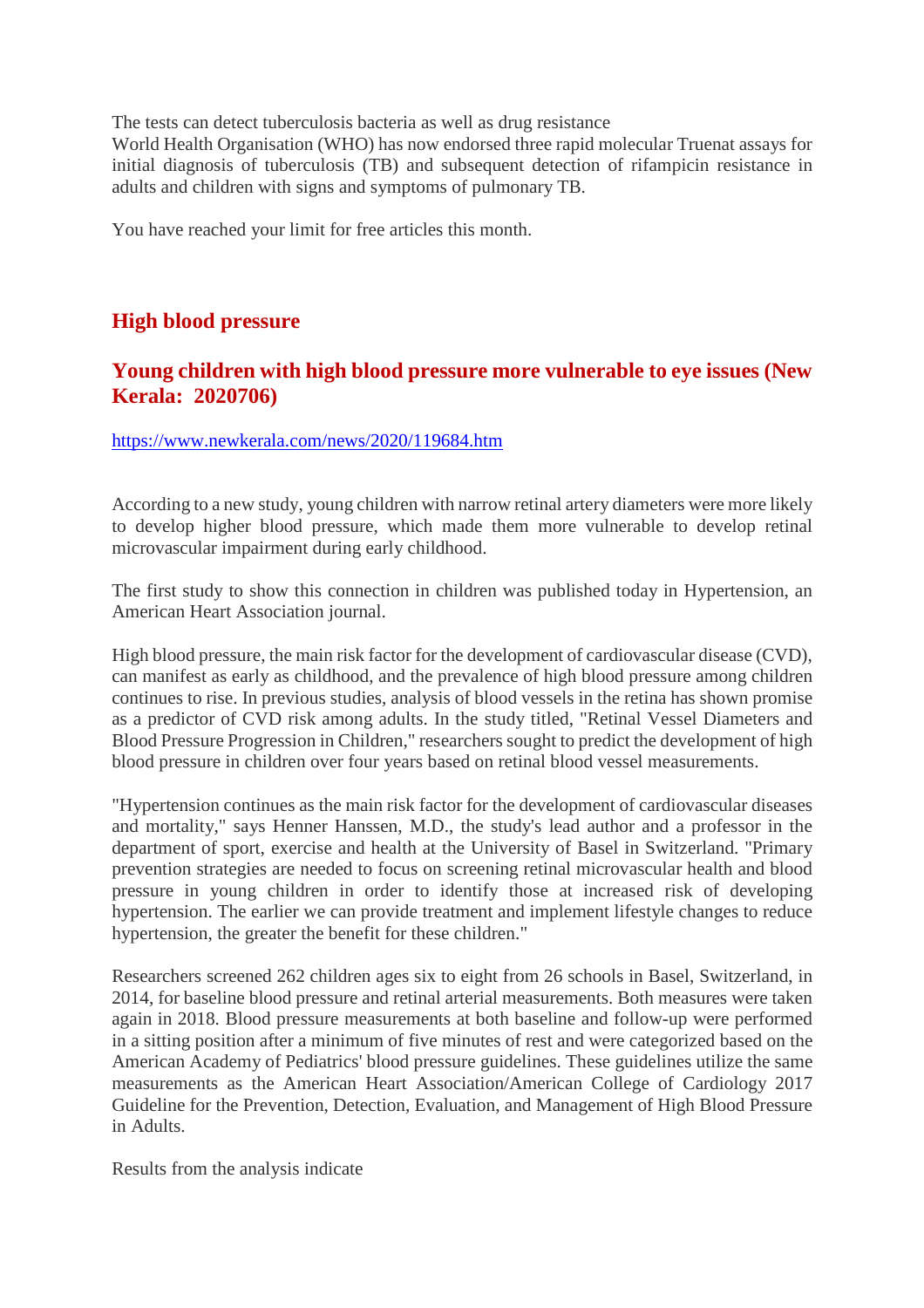- Children with narrower retinal vessel diameters at baseline developed higher systolic blood pressure at follow-up;

- Retinal vessel diameters could explain 29 -31 per cent of the changes in systolic blood pressure progression between 2014 and 2018;

- Children with higher blood pressure levels at baseline developed significantly narrower arteriolar diameters at follow-up, depending on weight and cardiorespiratory fitness; and

- Initial blood pressure measures explained 66-69 per cent of the change in retinal arteriolar diameter from baseline to follow-up.

"Early childhood assessments of retinal microvascular health and blood pressure monitoring can improve cardiovascular risk classification. Timely primary prevention strategies for children at risk of developing hypertension could potentially counteract its growing burden among both children and adults," said Hanssen.Researchers noted limitations of their study include that they could not confirm blood pressure measurements over a single 24-hour period, so they would not account for "white coat" hypertension, a condition where patients have high blood pressure readings when measured in a medical setting.

Developmental stage including puberty status of each child was not accounted for in the study, as well as genetic factors or birth weight - variables that could impact blood pressure development and microvascular health.

In addition, reference values for appropriate retinal vessel diameters in children do not currently exist, so future studies are needed to determine age-related normal values during childhood.

#### **Brain cancer**

#### **New study suggests promising strategy to treat brain cancer patient (New Kerala: 2020706)**

https://www.newkerala.com/news/2020/119675.htm

In breakthrough discovery with respect to the most common brain tumours diagnosed in younger adults aged 18 to 45 years, a team of investigators have uncovered a potentially promising strategy to target brain tumours -- isocitrate dehydrogenase (IDH) genes.

Led by investigators at Massachusetts General Hospital, the finding of their study are published in Cancer Discovery, a journal of the American Association for Cancer Research.

Prior work by the group, led by Mass General's Daniel Cahill, MD, PhD, Hiroaki Wakimoto, MD, PhD, and Julie Miller, MD, PhD, revealed that IDH mutant gliomas have a metabolic weakness making them especially susceptible to treatments that lower NAD+ levels, a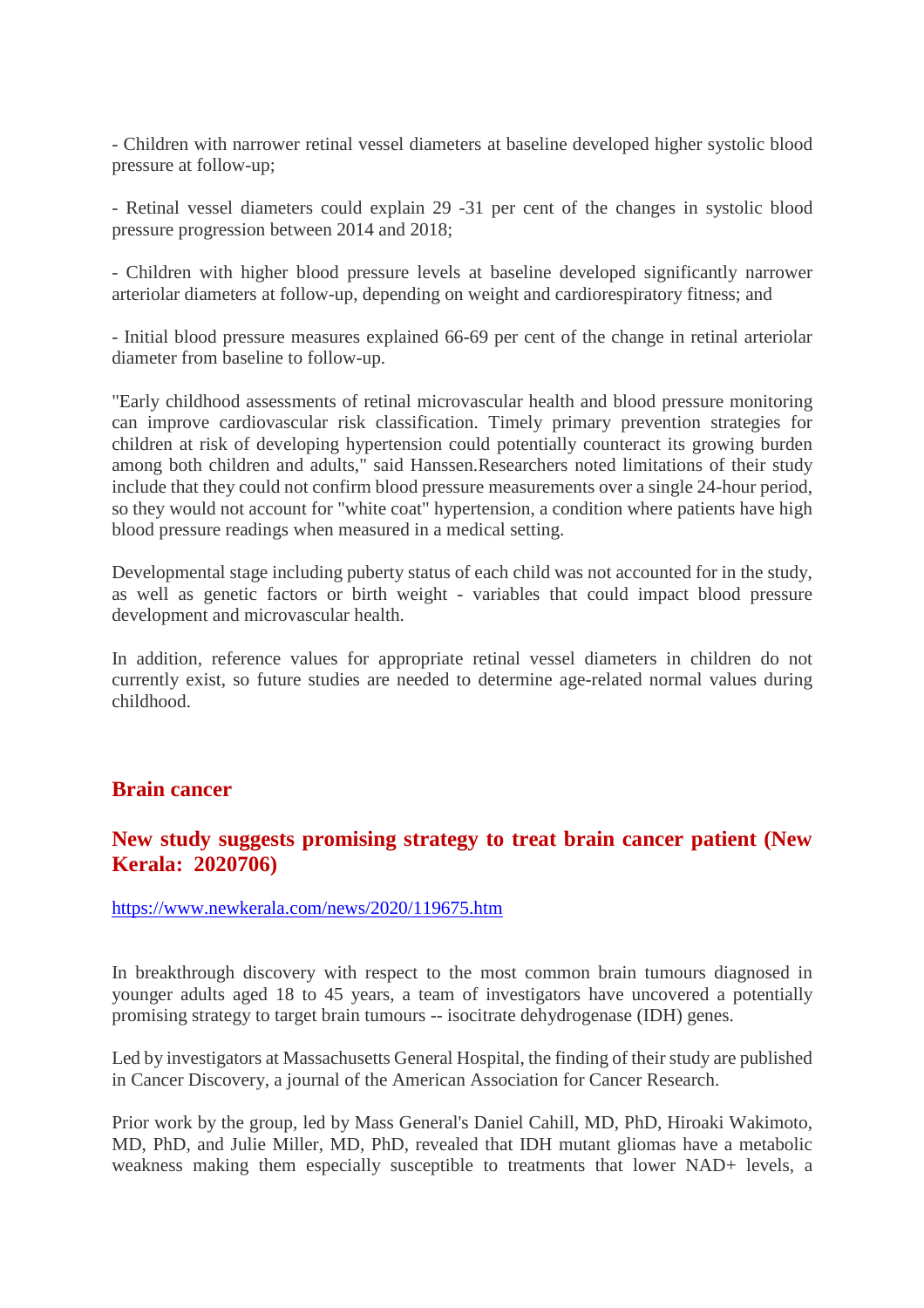ubiquitous and vital metabolic molecule commonly thought of as the "currency of metabolism" in cells.

Also, previous work by other researchers found that chemotherapy activates an enzyme that stimulates NAD+ molecules to join together to make poly(ADP-ribose), or PAR, a key DNA damage signal. This PAR signal is a known susceptibility in IDH mutant gliomas.

Researchers also discovered that activation of the enzyme by chemotherapy causes available NAD+ to be critically depleted for the production of PAR in IDH mutant glioma cells, but not normal cells.These findings indicated that maintaining high PAR levels (and low NAD+ levels), in combination with chemotherapy, may uniquely target IDH mutant glioma cells. Considering this, Hiroaki Nagashima, MD, PhD, research fellow and lead author, devised a new treatment strategy and tested it in tumour cells and animal models.

"We found that maximum effectiveness was achieved by combining two agents temozolomide, the chemotherapy most commonly used to treat patients with IDH mutant gliomas, with a drug that blocks PAR breakdown, known as a PAR glycohydrolase inhibitor," said Dr Cahill, a Neurosurgical Oncologist at Mass General and an Associate Professor of Neurosurgery at Harvard Medical School.

"We showed, for the first time, that PAR glycohydrolase inhibitors can be used to enhance the effectiveness of chemotherapy in tumours with metabolic weaknesses in the NAD+ pathway," said Dr Wakimoto, an Associate Professor of Neurosurgery at Harvard Medical School.

Dr Miller, an Instructor in Neurology and a Neuro-Oncologist at Mass General who treats patients with IDH mutant glioma, noted that PAR glycohydrolase inhibitors are a newlyemerging class of drugs.

"The long-term significance is that, based on our findings, they could be tested in individuals with IDH mutant gliomas, with a goal of hopefully improving outcomes in these patients," she said.

#### **Infant sleep problems**

#### **Infant sleep problems linked to mental health issues in adolescent (New Kerala: 2020706)**

#### https://www.newkerala.com/news/2020/119631.htm

Infant sleep problems linked to mental health issues in adolescents Researchers have found that sleeping problems in early childhood may be linked to the development of certain mental health disorders in adolescence.

The study, published in the journal JAMA Psychiatry, found that young children who routinely woke up frequently during the night and experienced irregular sleep routines were associated with psychotic experiences as adolescents. The researchers also found that children who slept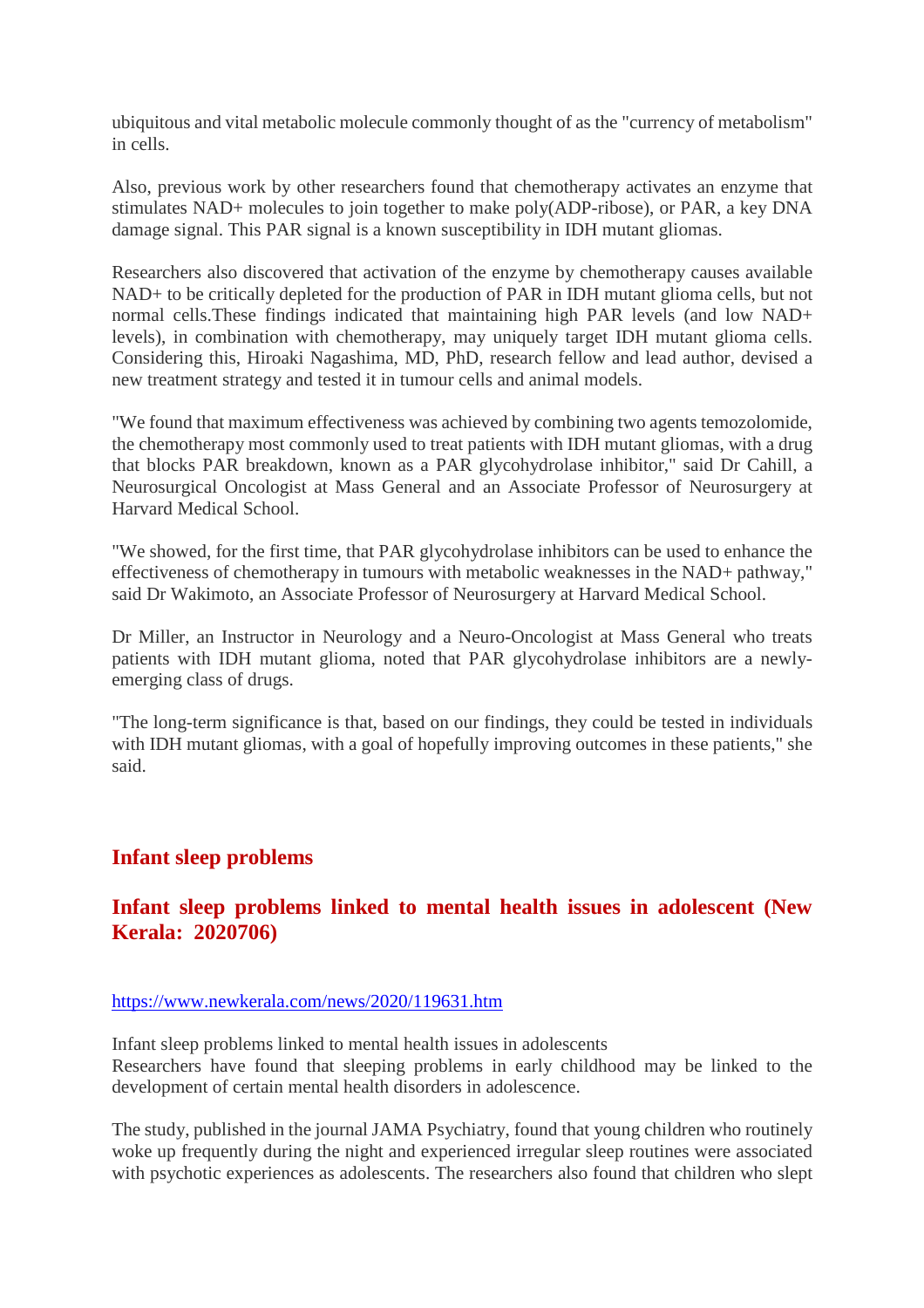for shorter periods at night and went to bed later were more likely to be associated with borderline personality disorder (BPD) during their teenage years.

"We know from previous research that persistent nightmares in children have been associated with both psychosis and borderline personality disorder," said study lead author Dr Isabel Morales-Muaoz from the University of Birmingham in the UK. "But nightmares do not tell the whole story - we've found that, in fact, a number of behavioural sleep problems in childhood can point towards these problems in adolescence," Morales-Muaoz added.

For the findings, the researchers examined questionnaire data from more than 7,000 participants reporting on psychotic symptoms in adolescence, and more than 6,000 reporting on BPD symptoms in adolescence. Sleep behaviour among participants was reported by parents when the children were six, 18 and 30 months, and assessed again at 3.5, 4.8 and 5.8 years old.

The results show particular associations between infants at 18 months old who tended to wake more frequently at night and who had less regular sleep routines from six months old, with psychotic experiences in adolescence. This supports existing evidence that insomnia contributes to psychosis, but suggests that these difficulties may be already present years before psychotic experiences occur.

The team also found that children who had less sleep during the night and went to bed later at the age of three-and-a-half years were related to BPD symptoms. The researchers also investigated whether the links between infant sleep and mental disorders in teenagers could be mediated by symptoms of depression in children aged 10 years old.

"We found that depression mediated the links between childhood sleep problems and the onset of psychosis in adolescents," the study authors wrote.

#### **Heart disease**

#### **MRI scan used for heart disease can detect aggressive cancers: Study (New Kerala: 2020706)**

#### https://www.newkerala.com/news/2020/119630.htm

According to recent research, the MRI imaging technique, known as T1-mapping, could offer crucial insights into the biology of childhood cancers and give an early warning of how effective targeted treatments were likely to be.

T1 mapping scans measure how water molecules interact at a microscopic level inside cells to understand the cellular make-up of tissue and are used in heart disease to assess damage to heart muscle tissue.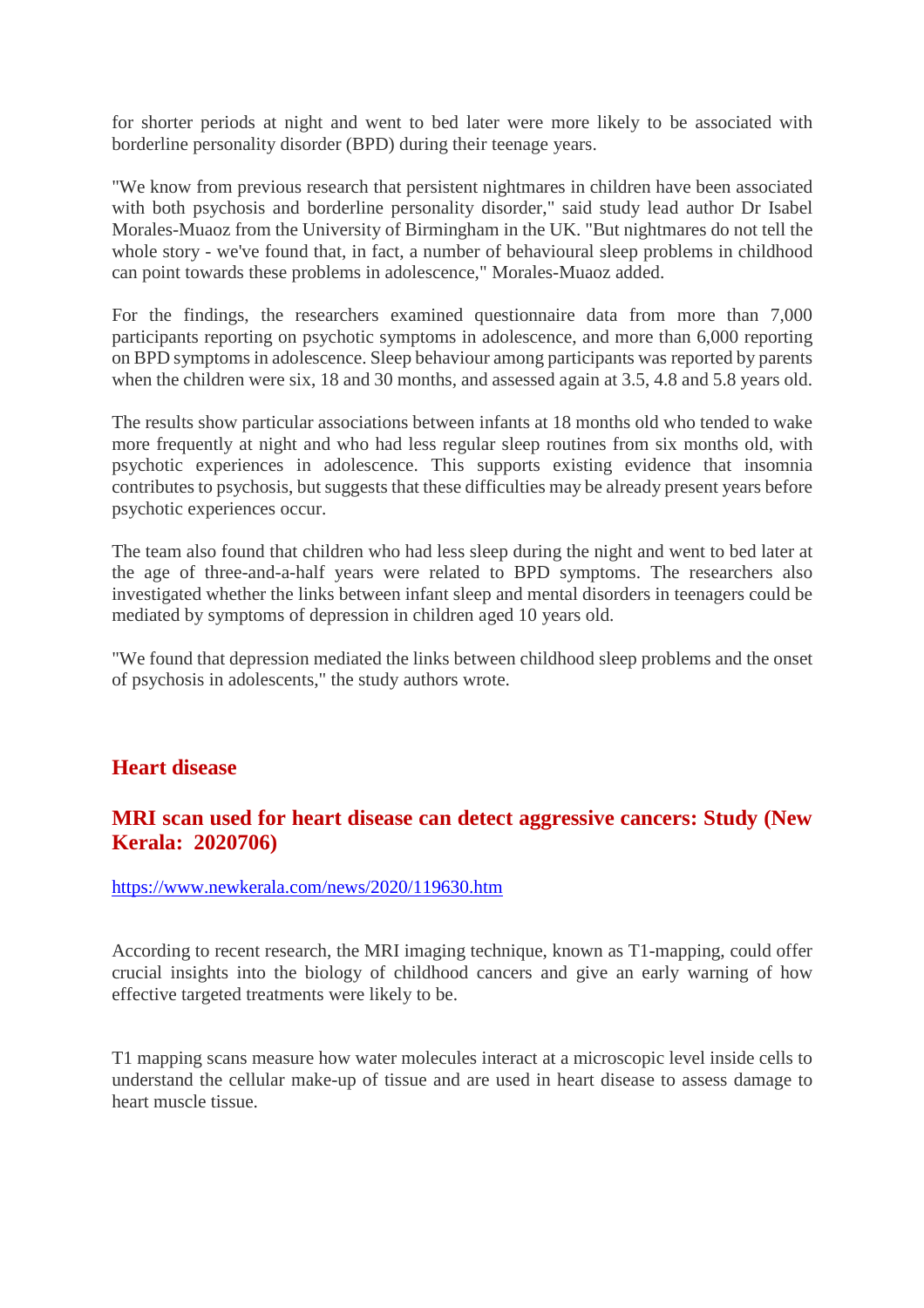Now scientists at The Institute of Cancer Research, London, have shown that the non-invasive scanning technique has the potential to pick out children with high-risk forms of neuroblastoma, a type of childhood tumour.

The researchers believe T1 mapping scans could improve the use of precision medicine in children with neuroblastoma and potentially in cancer patients more widely, by ensuring treatments are tailored for each patient, and rapidly stopped when they are not working.

The study was published in the journal Cancer Research and funded by Children with Cancer UK, Cancer Research UK, and The Rosetrees Trust.

Researchers studied T1 mapping in mice with an aggressive form of neuroblastoma to get a clear picture of the microscopic and physical characteristics of the tumour.

The team at The Institute of Cancer Research (ICR) used artificial intelligence to map the different cell populations in tumours and compared these maps with those created using noninvasive T1 mapping MRI scans.

The researchers found that regions with high T1 values - where water molecules can behave 'more freely' - corresponded to hotspots of more aggressive cancer cells, which spread and grow faster. Meanwhile, areas with low T1 values corresponded to more benign or dead tissue, which is less harmful.

The researchers also looked at whether the imaging technique could help assess how mice with neuroblastoma would respond to two targeted drugs, alisertib and vistusertib, which target MYCN, a key protein linked to aggressive forms of the disease.

They found that when alisertib and vistusertib successfully stopped the growth of tumours in mice, there was a decrease in T1 measures - reflecting the death of aggressive cancer cells. This suggests T1 measures could be used as a biomarker - a measurable indicator which can guide treatment by indicating whether a drug is working or not.

The researchers believe aggressive cancer cells have high T1 values because they tend to be small, but have large nuclei - the control centres within each cell containing our DNA, near which water can behave 'more freely'.

By evaluating tumours' cellular make-up with T1 MRI scans, clinicians would be able to get an accurate understanding of the stage and aggressiveness of the disease in children with neuroblastoma.

Next, researchers at the ICR - a charity and research institute - plan to assess the clinical benefit of T1 mapping as part of a clinical study involving children.

The new research is the first to assess the benefit of the MRI technique as a 'smart' cancer biopsy - and researchers believe the results could be replicated more widely in other cancer types in children and adults.

"Our findings show that an imaging technique readily available on most MRI scanners has the potential to pick out children with aggressive cancer and give us early signs of whether a treatment is working. We've shown in mice that this technique can give us detailed insights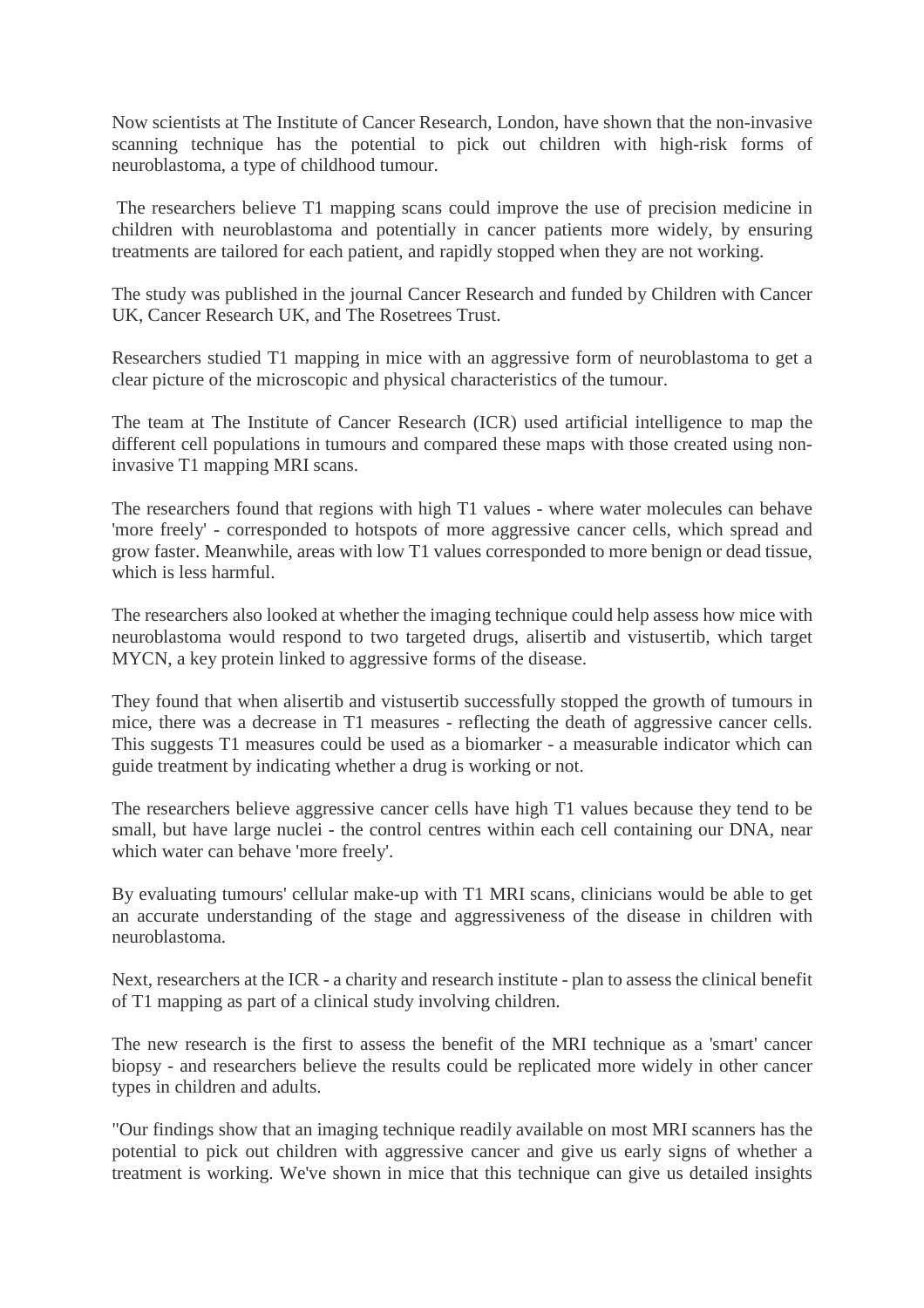into the biology of neuroblastoma tumours and help guide use of precision medicine, and next we want to assess its effectiveness in children with cancer," said Study leader Dr Yann Jamin, Children with Cancer UK Research Fellow at The Institute of Cancer Research, London.

"It is easy to perform and analyse T1 MRI scans, and they could be used to provide insights into many aspects of cancer biology - and help doctors to design tailored treatments based on how aggressive a tumour appears to be," Jamin said.

"It is exciting that we have shown that a scan widely used to image the heart has the potential to greatly improve our understanding and treatment of cancer too. There is already a lot of experience in using this technique in NHS hospitals, and I hope we can rapidly move to assessing its use in clinical trials of cancer patients," said Professor Paul Workman, Chief Executive of The Institute of Cancer Research, London.

"It is vital that we find ways to improve treatments for aggressive childhood cancers like neuroblastoma - and also that we spare children unnecessary side effects by minimising exposure to drugs that do not seem to be working," added Workman.

"Neuroblastoma is one of the most common childhood tumours with around 100 children, mostly under five years old, diagnosed every year in the UK. Yet it also has one of the lowest survival rates and in its high-risk form is one of the most difficult childhood cancers to cure," said Mark Brider, Chief Executive Officer, Children with Cancer UK.

"It is crucial that we find more effective and personalised treatments for children with neuroblastoma. The findings of Dr Jamin and his team represent an important step towards the development of new and kinder treatments that reduce the burden of toxicity for young cancer patients and improve survival rates in this aggressive and hard-to-treat cancer," added Brider

#### **Alzheimer's disease**

#### **Abnormal proteins in the gut linked to Alzheimer's disease (New Kerala: 2020706)**

#### https://www.newkerala.com/news/2020/119625.htm

Misfolded protein build-up in the gut could contribute to the development of Alzheimer's-like symptoms, researchers have shown.

This new finding, published in the Journal of Physiology, suggests a new treatment approach for Alzheimer's disease that would target the gut before symptoms of cognitive deficits appear in patients.

"As these proteins were found in the gut, this suggests environmental factors might be contributing to cognitive deficits seen in Alzheimer's disease and other conditions," the researchers from the Chinese University of Hong Kong, wrote.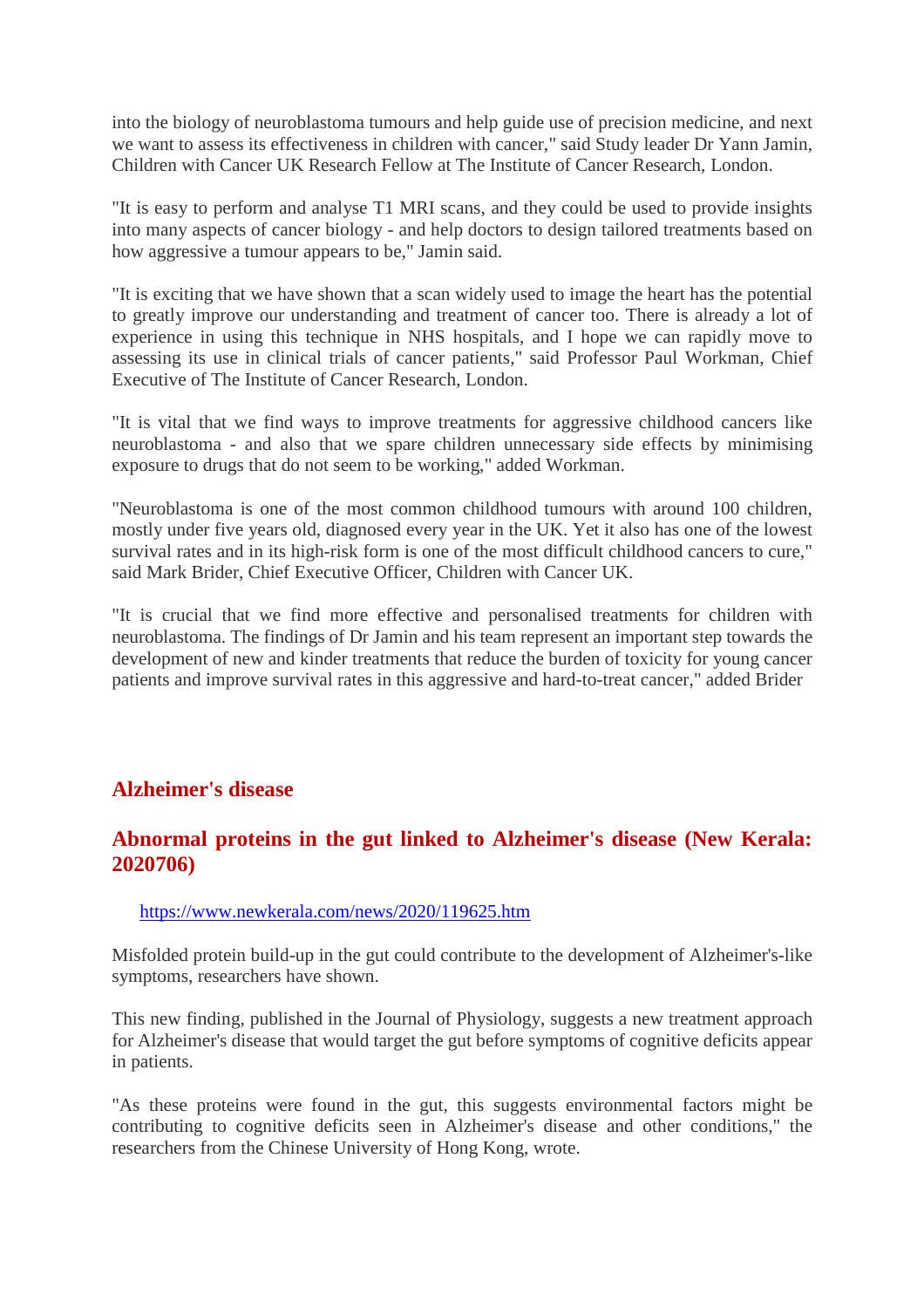Beta-amyloid, the misfolded protein known to be involved in Alzheimer's disease, was injected into the guts of mice and travelled to the "gut-brain" (the nervous system in the gut), and also to the brain.

The proteins moved to the nervous system in the gut.

The misfolded proteins were seen a year later in parts of the brain involved in cognitive deficits of Alzheimer's disease including the hippocampus, the part of the brain that affects the memory.

According to the researchers, these animals experienced cognitive impairment.

As this study was conducted in mice, it needs verification by looking for post-mortem changes in inflammation in the gut and brain of patients with Alzheimer's disease, the research team noted.

"This concept is similar to the transport of misfolded proteins from the gut such as those responsible for mad cow disease," said study senior author John A. Rudd.

"If this is the case, a similar process may start in humans many years ahead of the manifestations of the classical hallmarks of AD including memory loss, and so prevention strategies would need to start earlier as well," he added.

"Development of drug treatments for Alzheimer's disease has been unsuccessful so we instead need new approaches for preventing AD development," the study authors wrote. "This could be a potential route for preventing the disease by targeting these misfolded proteins in the gut," they noted.

#### **Sensory hearing cells**

#### **Simpler way to generate sensory hearing cells: Study (New Kerala: 2020706)**

https://www.newkerala.com/news/2020/119558.htm

Researchers have now found a simpler way of generating the sensory cells of the inner ear. The team uses a direct reprogramming approach to produce sensory cells known as hair cells, due to their hair-like protrusions that sense sound waves.

Led by scientists from the USC Stem Cell laboratories of Neil Segil and Justin Ichida, the results of the study were published in the journal eLife.

"We have succeeded in directly reprogramming a variety of mouse cell types into what we are calling induced hair cell-like cells or iHCs. This allows us to efficiently generate large numbers of iHCs to identify causes and treatments for hearing loss," said PhD student Louise Menendez, the study's lead author.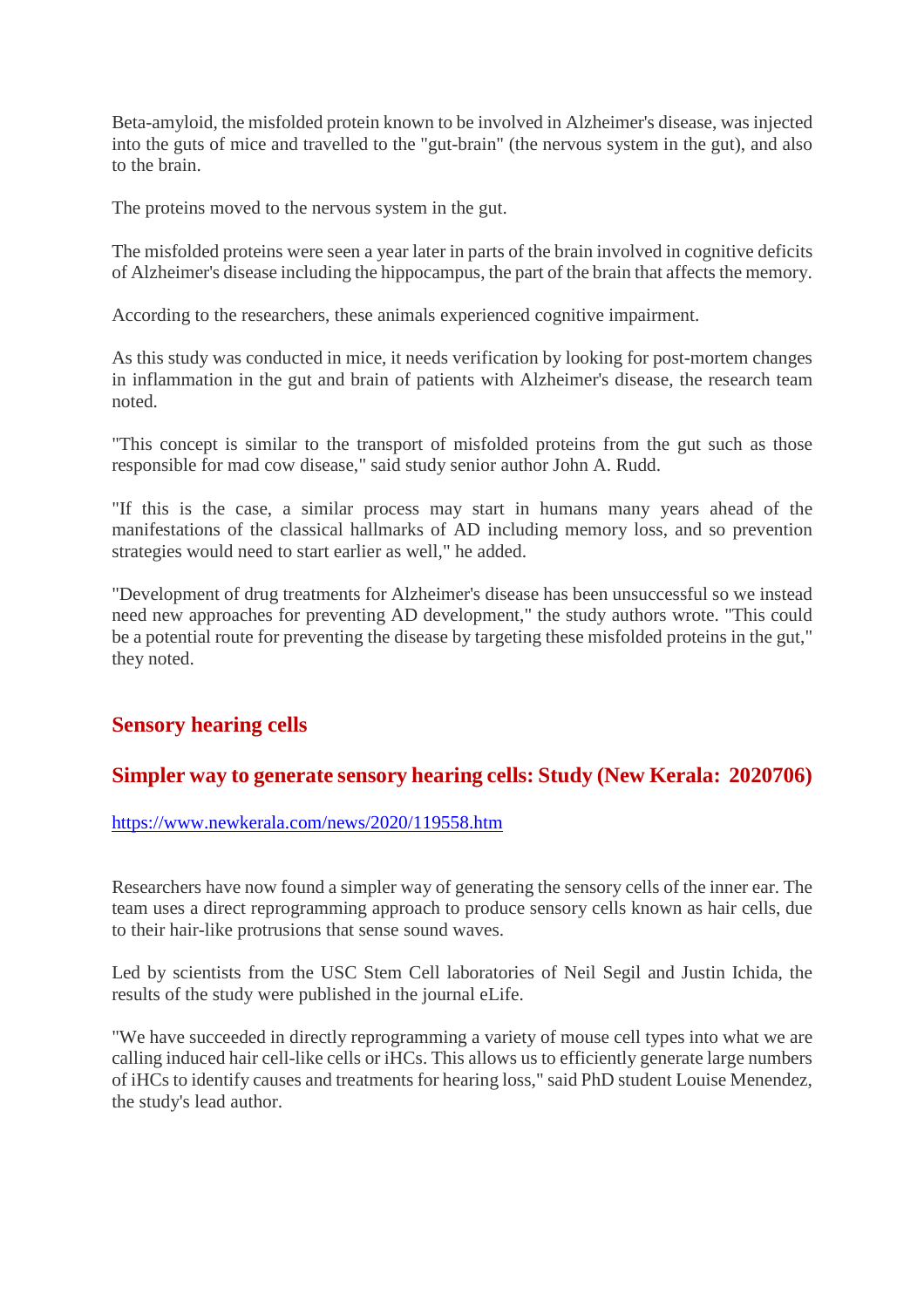The scientists successfully reprogrammed three different types of mouse cells to become iHCs. The first two types were embryonic and adult versions of connective tissue cells, known as fibroblasts. The third was a different type of inner ear cell, known as a supporting cell.

To achieve reprogramming, the scientists exposed fibroblasts and supporting cells to a cocktail of four transcription factors, which are molecules that help convey the instructions encoded in DNA. The scientists identified this cocktail by testing various combinations of 16 transcription factors that were highly active in the hair cells of newborn mice.

"The four key ingredients turned out to be the transcription factors Six1, Atoh1, Pou4f3, and Gfi1," said Menendez.

The resulting iHCs resembled naturally occurring hair cells in terms of their structure, electrophysiology, and genetic activity. The iHCs also possessed several other distinct characteristics of hair cells, including vulnerability to an antibiotic known to cause hearing loss.

"Hair cells are easy to damage, and currently impossible to repair in humans," said Segil, a professor in the Department of Stem Cell Biology and Regenerative Medicine, and the USC Tina and Rick Caruso Department of Otolaryngology - Head and Neck Surgery, and one of the corresponding authors of the study.

"Aging, loud noises and certain chemotherapy drugs and antibiotics can all lead to the permanent loss of hair cells, which is the leading contributor to hearing loss worldwide," Segil added.

iHCs have the potential to accelerate hearing loss research in at least two important ways, according to Ichida, who is the John Douglas French Alzheimer's Foundation Associate Professor of Stem Cell Biology and

Regenerative Medicine at USC, and the other corresponding author of the study.

"In the near term, researchers can use iHCs to screen large numbers of drug candidates that might prevent or treat hearing loss," said Ichida, who is also a New York Stem Cell Foundation-Robertson Investigator.

"And further in the future, it could become possible to directly reprogram supporting cells in the inner ear of a deafened individual, as a way to restore hearing," added Ichida.

#### **Popular chemotherapy drug**

**Popular chemotherapy drug may be less effective in obese women (New Kerala: 2020706)**

https://www.newkerala.com/news/2020/119557.htm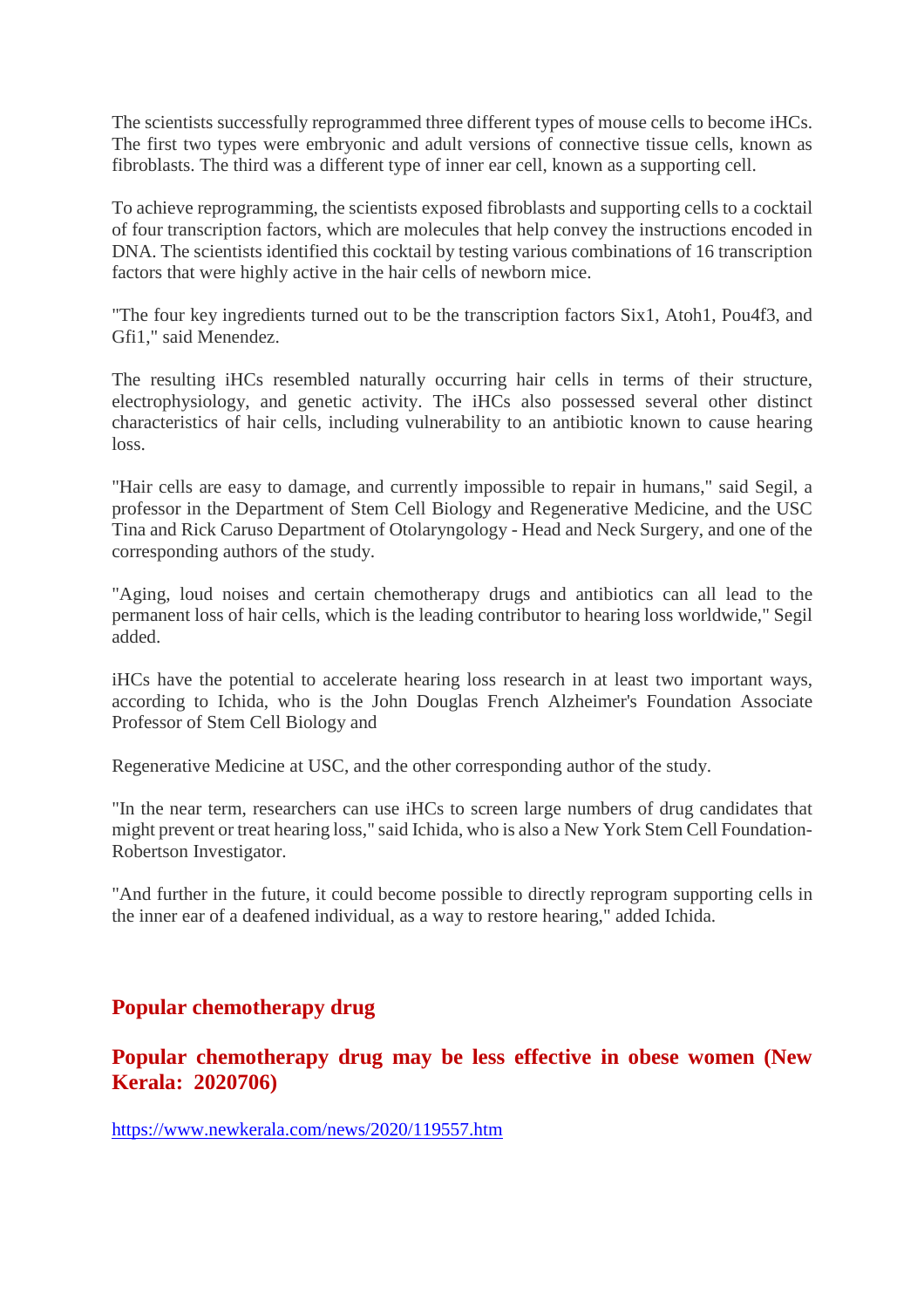Breast cancer patients, who are overweight or obese, might benefit less from treatment with docetaxel, a common chemotherapy drug, than lean patients, warn researchers. It is not widely known, but obese women have a higher risk of getting breast cancer and obese patients have a higher risk of relapsing.

Moreover, while many cancer patients are overweight or obese, the efficacy of anti-cancer drugs according to their body mass index (BMI) is generally not known.

"Docetaxel is a lipophilic drug, suggesting that fat present in the body could absorb part of the drug before it can reach the tumour," Christine Desmedt from the KU Leuven Laboratory for Translational Breast Cancer Research in Belgium, explained.

For the current study, published in the Journal of Clinical Oncology, the research team analysed data from a clinical trial with over 2,800 breast cancer patients that started around the turn of the millennium.

Patient data was collected over the course of more than ten years. The patients in the trial were treated with a combination of chemotherapy drugs with or without docetaxel, one of the most widely used chemotherapy drugs in the world

The researchers then looked at how many patients relapsed and how many had passed away. Their statistical analysis of the data shows that overweight and obese patients who received docetaxel as part of their treatment had poorer outcomes than lean patients. The results raise concerns about treating overweight and obese cancer patients with docetaxel.

"If follow-up research confirms that this finding is solely related to the pharmacological characteristics of docetaxel, this might also apply to patients with other cancer types that are treated with docetaxel, such as prostate or lung cancer," Desmedt said. "These results also make us wonder whether other chemotherapy drugs from the same family, like paclitaxel, will show the same effect."

The researchers said that more research is needed before changes in treatment can be implemented. Patients who have concerns about docetaxel can discuss these with their doctor.

#### **Yoga and Physical Fitness**

#### **Morning exercise can resolve sleep problems after heart bypass surgery: Study (New Kerala: 2020706)**

#### https://www.newkerala.com/news/2020/119551.htm

Sophia Antipolis [France], July 5: Taking morning walks can be a solution if you are facing trouble sleeping after heart bypass surgery, according to recent research.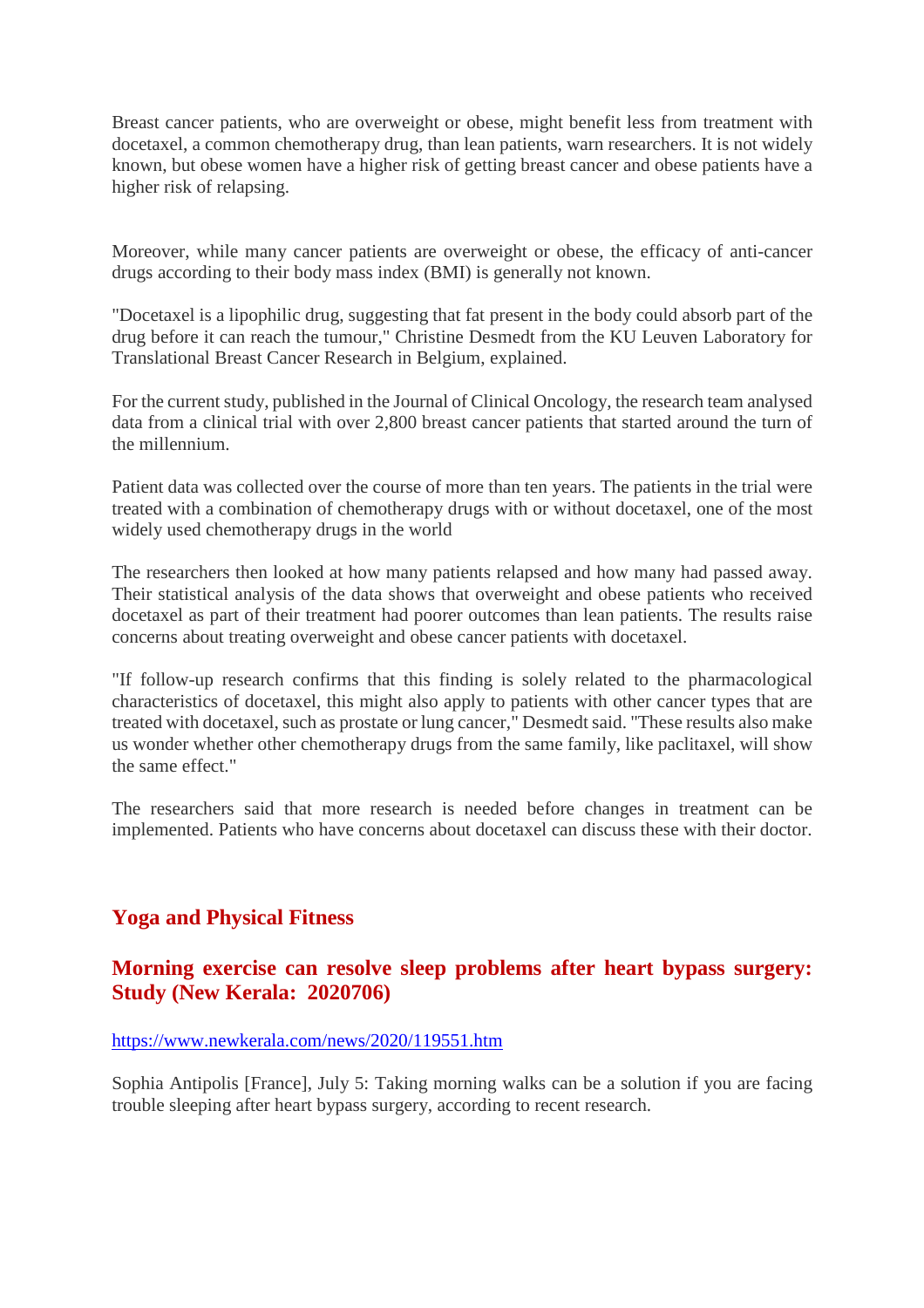The research was presented on ACNAP Essentials 4 You, a scientific platform of the European Society of Cardiology (ESC).

"Many patients have trouble sleeping after heart bypass surgery. When this persists beyond six months it exacerbates the heart condition and puts patients at risk of having to repeat the surgery. It is therefore of utmost importance to find ways to improve sleep after bypass surgery," said study author Dr Hady Atef of Cairo University, Egypt.

Previous studies examining the effect of exercise on sleep after heart bypass surgery have failed to simultaneously assess the impact on functional capacity (the ability to do usual activities), which often declines after surgery.

This study investigated the effect of exercise on both sleep and functional capacity. The study enrolled 80 patients aged 45 to 65 years who had sleep disorders six weeks after heart bypass surgery and also had reduced functional capacity.

Three baseline measurements were performed. First, a six-minute walk test, which measures the distance patients are able to walk in six minutes on a hard, flat surface, and is a validated way to assess functional capacity. Second, participants completed the Pittsburgh sleep quality index (PSQI) questionnaire which asks about sleep disorders. Third, patients wore an actigraph watch for 96 hours to monitor rest and activity. Many of these patients have trouble staying awake during the day but have insomnia at night - the actigraph picks up both problems.

Patients were then randomly allocated to two exercise groups aerobic exercise or a combination of aerobic and resistance exercise. Both groups did 30 exercise sessions in the morning over a 10-week period. During the aerobic exercise sessions, participants walked on a treadmill for 30 to 45 minutes. During the aerobic and resistance exercise sessions, participants walked on a treadmill for 30 to 45 minutes and did circuit weight training (a form of light resistance exercise).

After 10 weeks, patients completed the three assessments again the six-minute walk test, the PSQI questionnaire, and wearing the actigraph watch for 96 hours. Changes in sleep and functional capacity were compared between the two exercise groups.

The researchers found that both exercise programmes (aerobic exercise alone and combined aerobic/resistance exercise) improved sleep and functional capacity over the 10-week period. But the isolated aerobic exercise was much more beneficial.

Prior studies on sleep have used the PSQI questionnaire or an actigraph. A strength of this study was to use both methods of assessment, thereby providing a complete picture of the sleep disturbance. Together these measurements showed that exercise helped patients fall asleep, sleep continuously rather than waking up in the night, and sleep longer and more deeply.

"Our recommendation for heart bypass patients with difficulty sleeping and performing their usual activities is to do aerobic exercise only. We think that resistance exercise requires a high level of exertion for these patients. This may induce the release of stress hormones that negatively affect sleep," aid Dr Atef.

"Aerobic exercise means physical activity that does not require a very high level of exertion. Choose an activity you enjoy like walking, cycling, or swimming. Aim for 30 to 45 minutes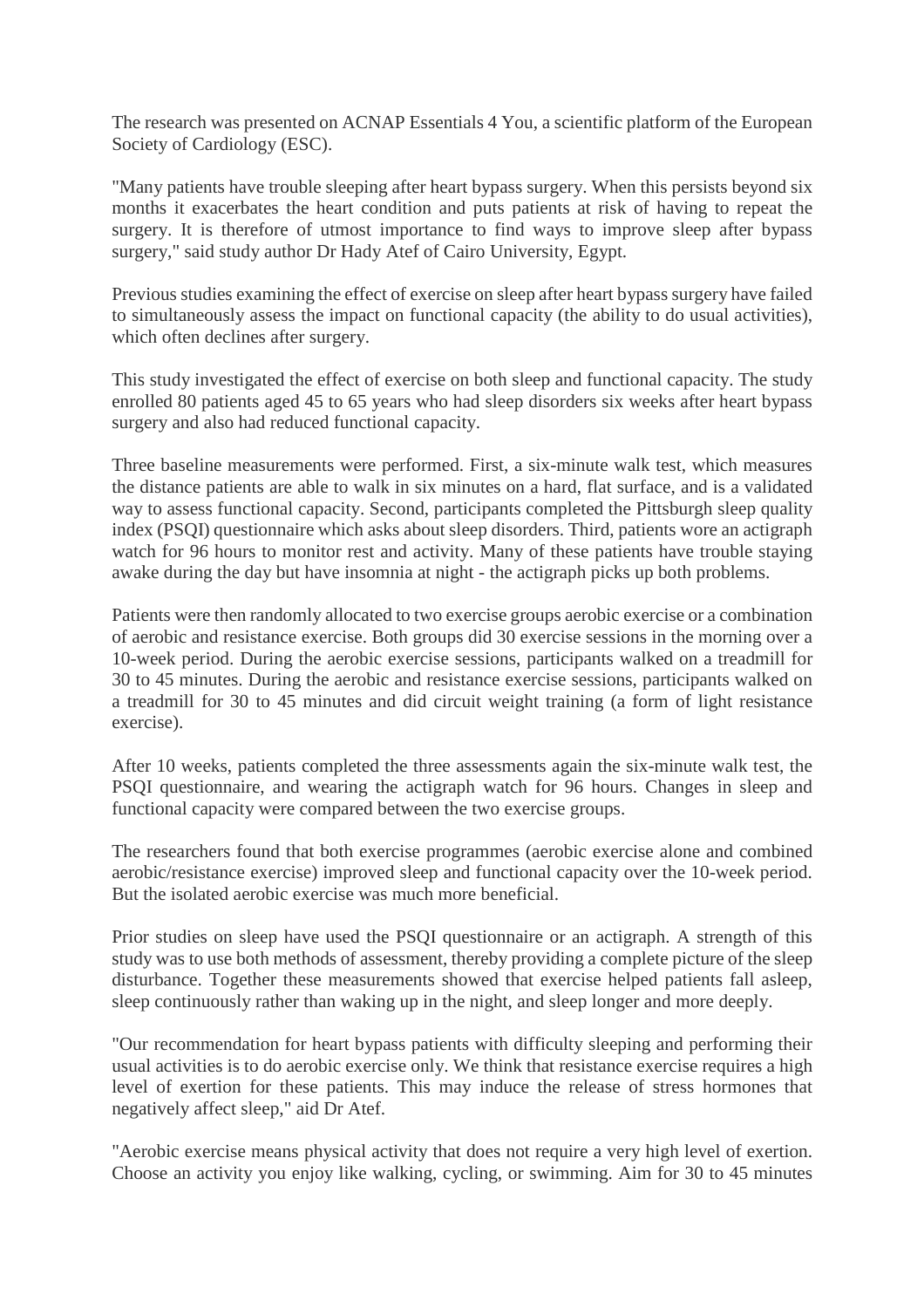and do it in the morning because research shows this releases the hormone melatonin which helps us sleep well at night," he explained.

#### **Cronavirus Infection (Hindustan: 2020706)**

https://epaper.livehindustan.com/imageview\_179812\_52928976\_4\_1\_06-07- 2020\_4\_i\_1\_sf.html



#### **Covid War Room (Hindustan: 2020706)**

https://epaper.livehindustan.com/imageview\_179814\_52913310\_4\_1\_06-07-2020\_6\_i\_1\_sf.html